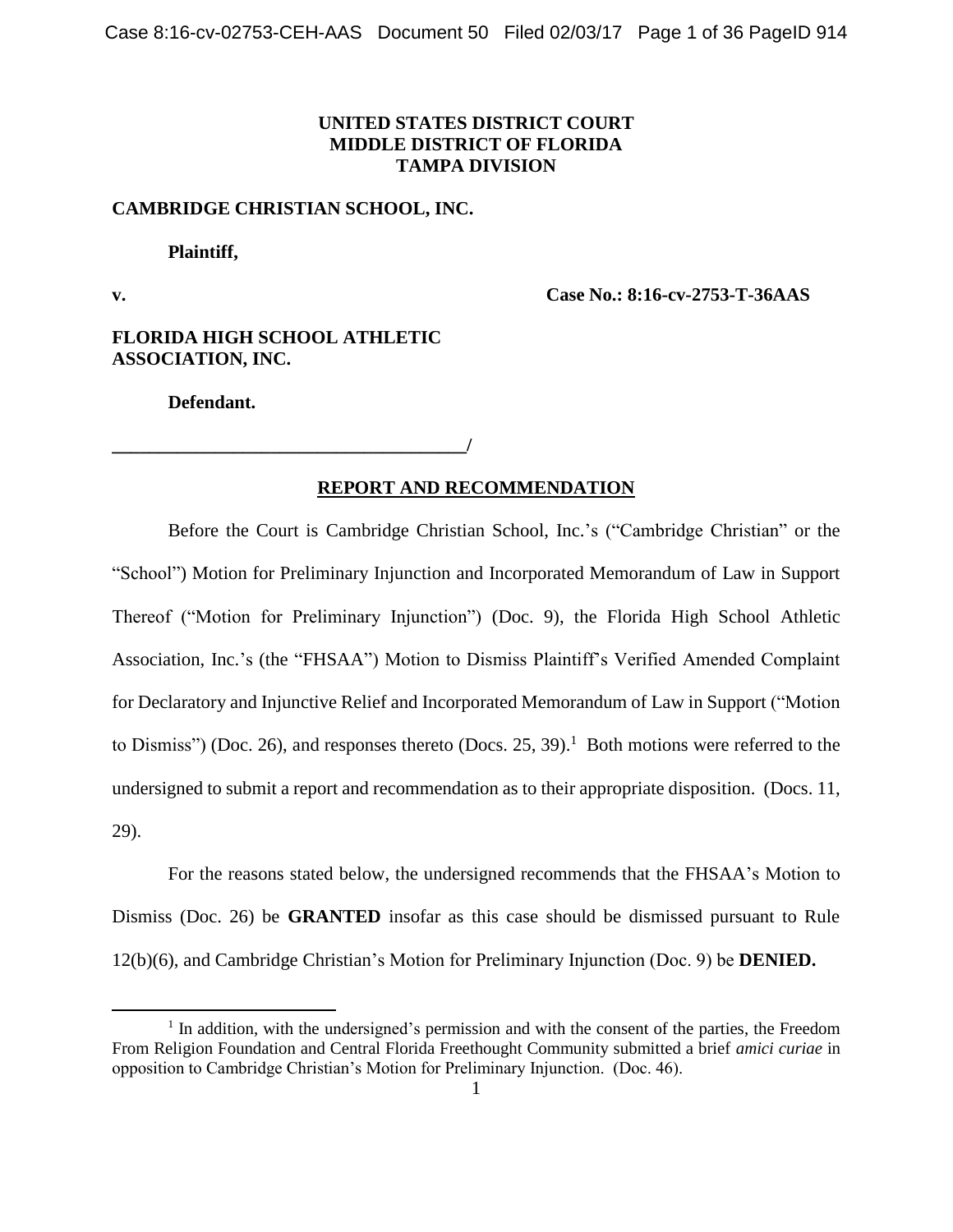## **I. PROCEDURAL HISTORY**

l

On September 27, 2016, Cambridge Christian filed the instant action against the FHSAA. (Doc. 1). On September 30, 2016, Cambridge Christian filed a Verified Amended Complaint pursuant to the First Amendment to the United States Constitution, the Florida Constitution, and the Florida Religious Freedom Restoration Act. (Doc. 8). Cambridge Christian seeks declaratory and injunctive relief, as well as attorneys' fees and costs incurred as a result of bringing this action. (*Id.*). Contemporaneous with filing the Verified Amended Complaint, Cambridge Christian also filed its Motion for Preliminary Injunction and its Request for Oral Argument. (Docs. 9, 10). In response to Cambridge Christian's Verified Amended Complaint, the FHSAA filed its Motion to Dismiss. (Doc. 26). Cambridge Christian's Motion for Preliminary Injunction (Doc. 9) and the FHSAA's Motion to Dismiss (Doc. 26), to which responses have been filed (Docs. 25, 39), were referred to the undersigned for a report and recommendation as to their appropriate disposition. (Docs. 11, 29).

On November 2, 2016, the parties appeared by telephone before the undersigned for a scheduling status conference. (Doc. 37). At that time, the undersigned granted Cambridge Christian's request for oral argument.<sup>2</sup> (Doc. 38). In addition, in conformity with Local Rules 4.06(b)(1) and 4.05(b)(3)(iii), the undersigned directed Cambridge Christian to file a proposed order outlining the parameters of the injunctive relief sought in its Motion for Preliminary Injunction. (Doc. 38). Cambridge Christian filed its proposed order as directed. (Doc. 41).

<sup>&</sup>lt;sup>2</sup> The parties agreed at the status conference that there were no material facts in dispute, and, thus, it was unnecessary for the undersigned to hold an evidentiary hearing on Cambridge Christian's Motion for Preliminary Injunction (Doc. 9). Therefore, the undersigned construed Cambridge Christian's Request for Oral Argument (Doc. 10) as requesting oral argument only and not requesting an evidentiary hearing. (Doc. 38, ¶ 2).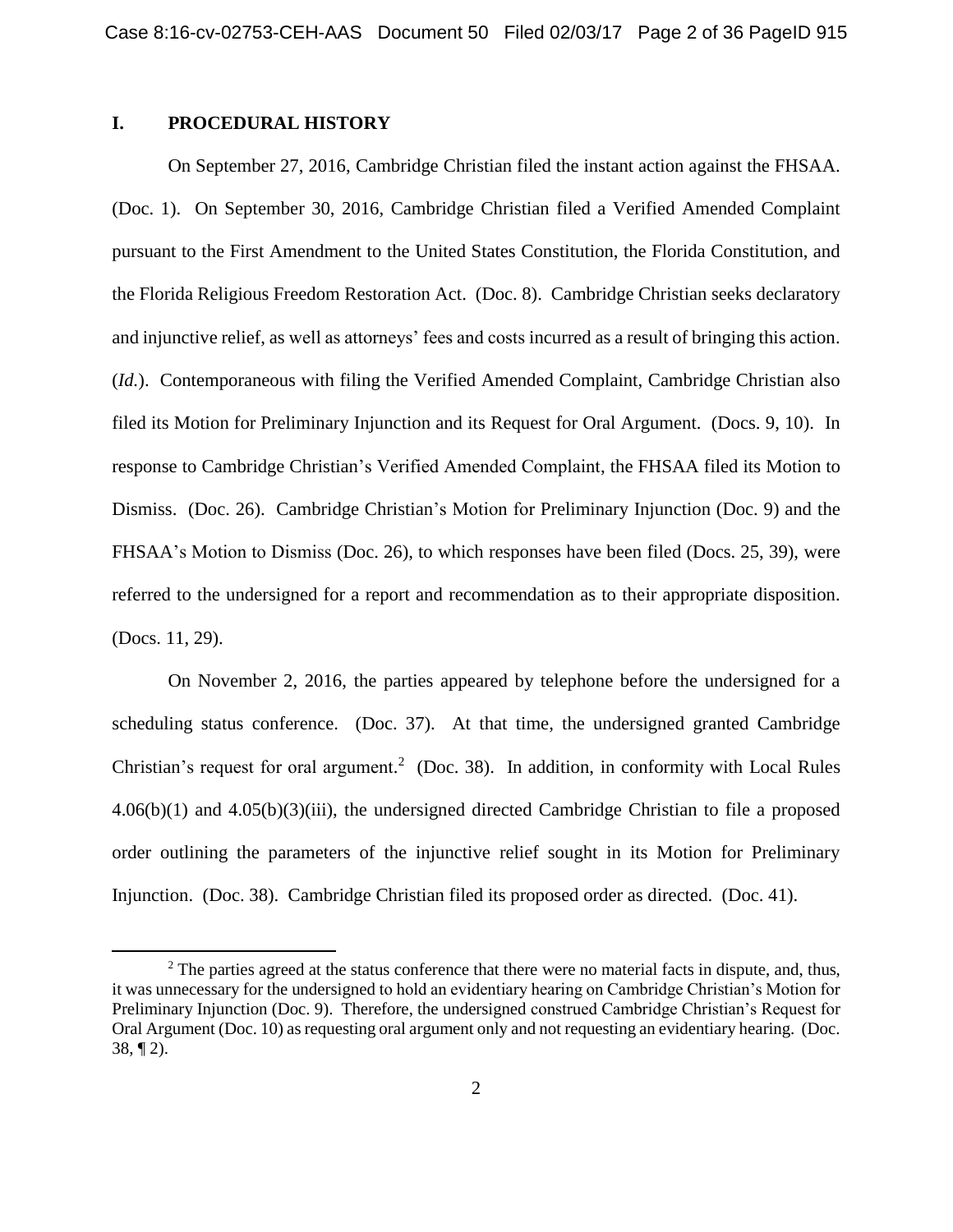Also on November 2, 2016, the Honorable Charlene Edwards Honeywell, United States District Judge, entered an Order to Show Cause directing Cambridge Christian to show cause why the instant case should not be transferred to a different division with a greater nexus to the action.<sup>3</sup> (Doc. 36). In light of the Order to Show Cause, the undersigned suspended the scheduling of the hearing on Cambridge Christian's Motion for Preliminary Injunction and the FHSAA's Motion to Dismiss until the venue issue was resolved. (Doc. 38).

On November 4, 2016, Cambridge Christian filed a Response to the Order to Show Cause and posited that the Tampa Division of the Middle District of Florida has the greatest nexus to this case. (Doc. 40). On November 17, 2016, Judge Honeywell entered an order discharging the Order to Show Cause and finding that this action should remain in the Tampa Division. (Doc. 43).

On November 22, 2016, the undersigned entered an Order setting oral argument on Cambridge Christian's Motion for Preliminary Injunction and the FHSAA's Motion to Dismiss. (Doc. 45). On December 7, 2016, the undersigned heard oral argument on both motions. (Docs. 47, 48). Thus, as the motions have been fully briefed and both parties have orally argued the motions, this matter is ripe for a thorough judicial review of these important, weighty constitutional issues that are further complicated by varied and extensive jurisprudence.

 $\overline{\phantom{a}}$ 

<sup>3</sup> Local Rule 1.02(c), Middle District of Florida, requires civil proceedings to be "instituted in [the] Division encompassing the county or counties having the greatest nexus with the cause, giving due regard to the place where the claim arose and the residence or principal place of business of the parties."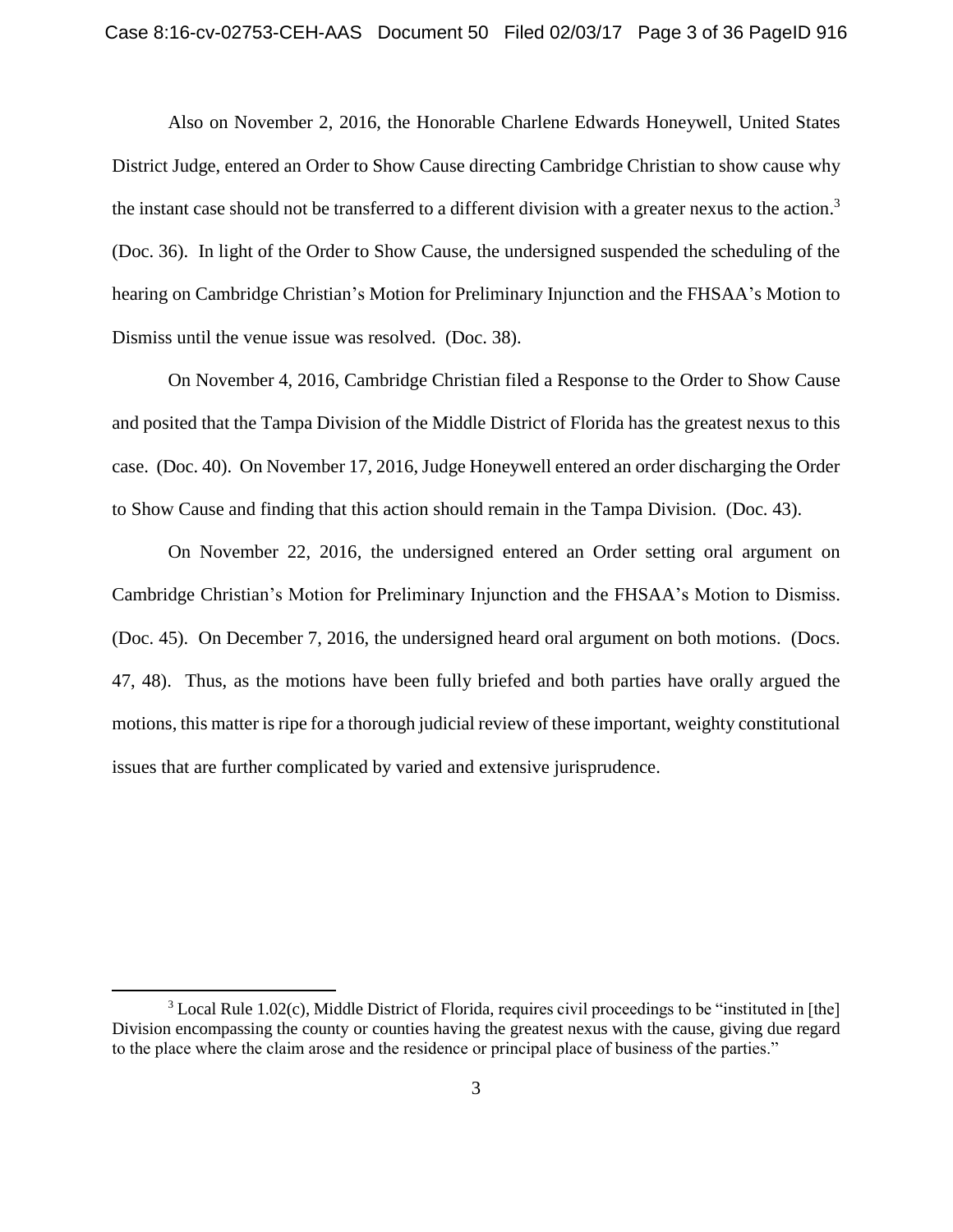# **II. FACTS<sup>4</sup>**

 $\overline{\phantom{a}}$ 

Cambridge Christian is a private Christian school located in Tampa, Florida. (Doc. 8, ¶ 10). The FHSAA is a state actor and governs Florida's high school athletics. (*Id.* at ¶ 20). The FHSAA supervises and regulates interscholastic athletic programs for over 800 member schools. (*Id.* at ¶ 21). Any public, private, charter, virtual, or home education cooperative high school in Florida may become a member of the FHSAA by completing a membership application and agreeing to adopt and abide by the FHSAA's Bylaws and policies. (*Id.* at ¶ 23). The FHSAA organizes and oversees the championship games for all Florida high school athletics. (*Id.* at ¶ 27).

Cambridge Christian is a member of the FHSAA. (*Id.* at ¶ 25). For the 2015 season, Cambridge Christian's football team played in Division 2A and qualified for the final playoff game (the "Championship Game") against University Christian School ("University Christian"). (*Id.* at ¶¶ 25, 31, 34). The Championship Game was administered by the FHSAA and held at the Camping World Stadium (the "Stadium") in Orlando, Florida. (*Id.* at ¶¶ 2, 35).

In preparation for all of the Florida High School State Championship series games, representatives from the FHSAA, the finalist schools in each Division, and the Central Florida Sports Commission held a conference call on December 1, 2015. (*Id.* at ¶ 37). During that

<sup>4</sup> The facts presented in this section are as alleged in Cambridge Christian's Verified Amended Complaint and the attachments thereto. (Doc. 8). Ordinarily, the Court does not consider anything beyond the face of the complaint and documents attached thereto when analyzing a motion to dismiss. *Brooks v. Blue Cross & Blue Shield of Fla., Inc.*, 116 F.3d 1364, 1368 (11th Cir. 1997). The Eleventh Circuit, however, recognizes that there is an exception to this limitation when the complaint references a document, that document is central to the plaintiff's claims, the contents of that document are undisputed, and that document is included in the record before the court. *Harris v. Ivax Corp.*, 182 F.3d 799, 802 n.2 (11th Cir. 1999); *Brooks*, 116 F.3d at 1368–69.

The undersigned has limited her analysis of this matter to the four corners of the Verified Amended Complaint and its attachments. But, in light of *Harris*, the undersigned could have considered those documents the parties submitted in relation to the Motion for Preliminary Injunction had they been necessary for her analysis of the Motion to Dismiss.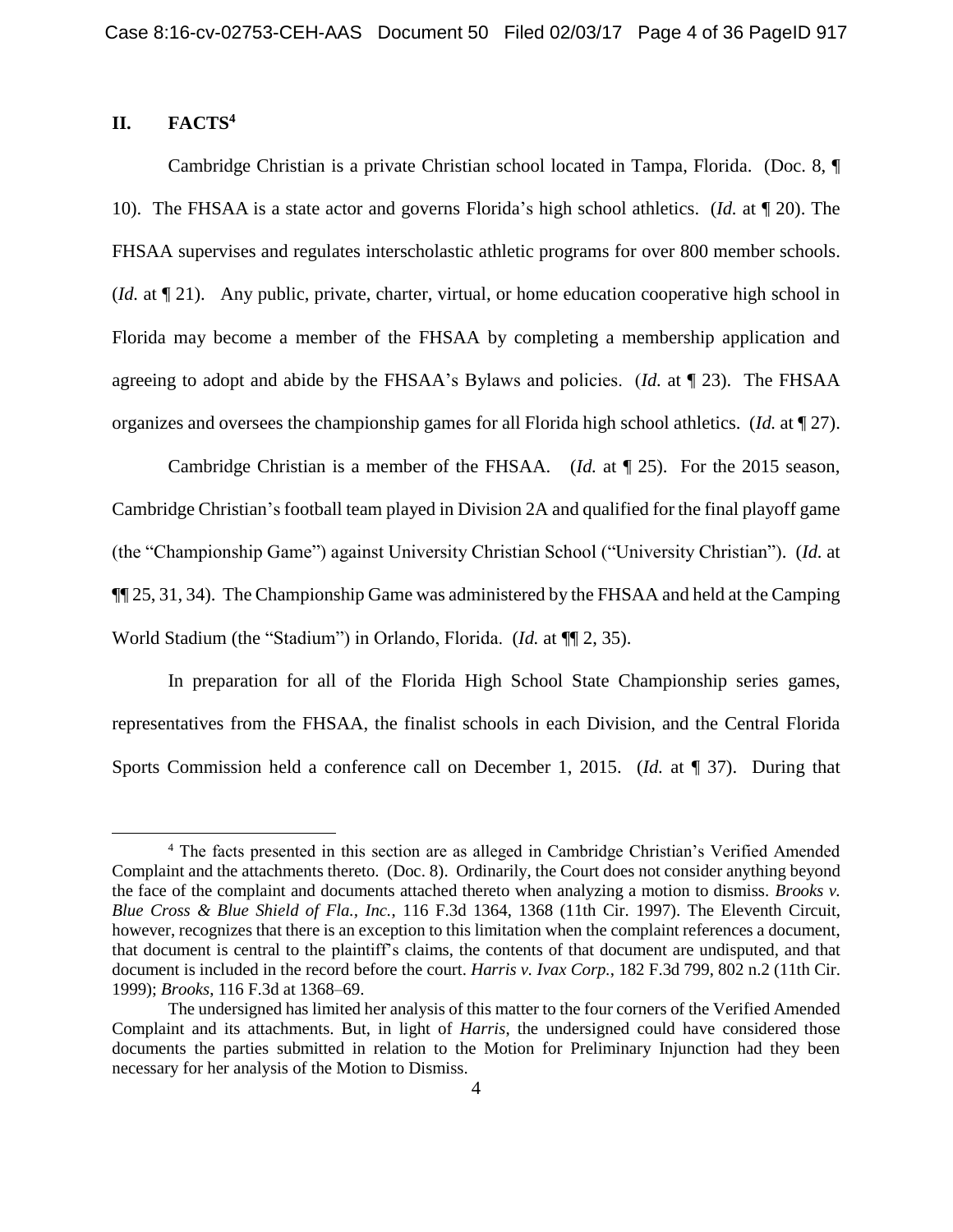conference call, representatives from Cambridge Christian and University Christian requested permission to use the loudspeaker at the Stadium to lead their school communities in a joint pregame prayer. (*Id.* at ¶ 38). A representative from the FHSAA denied the request. (*Id.* at ¶ 39).

The following day, on December 2, 2015, Tim Euler, Cambridge Christian's Head of School, sent an e-mail to Dr. Roger Dearing, the FHSAA's Executive Director, and again requested permission to deliver a prayer over the loudspeaker at the Championship Game. (Doc. 8,  $\P$  41; Ex. C-1). The FHSAA again denied the request.<sup>5</sup> (Doc. 8,  $\P$  43; Ex. D).

The FHSAA has an official administrative procedure that governs the use of the publicaddress system at all FHSAA-sponsored State Championship Series. (Doc. 8, ¶ 43; Ex. A, p. 15, 3.1.8). The administrative procedure, titled "Public-Address Protocol," states that there is to be a public-address announcer who makes announcements over the Stadium loudspeaker for all Florida High School State Championship series events. (Doc. 8, Ex. A, pp. 15–16, 3.1.8). There is no indication in the Public-Address Protocol that any person other than the public-address announcer may make announcements over the loudspeaker. The public-address announcer is considered a bench official and must follow specific parameters for announcements made at the Championship events. (*Id.* at p. 15, 3.1.8). According to the Public-Address Protocol, the public-address announcer "shall maintain complete neutrality at all times" and "will follow the FHSAA script for promotional announcements." (*Id.*). In addition to promotional announcements, player introductions, and award ceremonies, the public-address announcer may make other limited announcements, including, "[m]essages provided by host school management." (*Id.*).

l

<sup>5</sup> University Christian joined in Cambridge Christian's request to say a pre-game prayer over the Stadium loudspeaker at the Championship Game. (Doc. 8, ¶ 38). The FHSAA also denied University Christian's request. (*Id.* at ¶¶ 42, 43).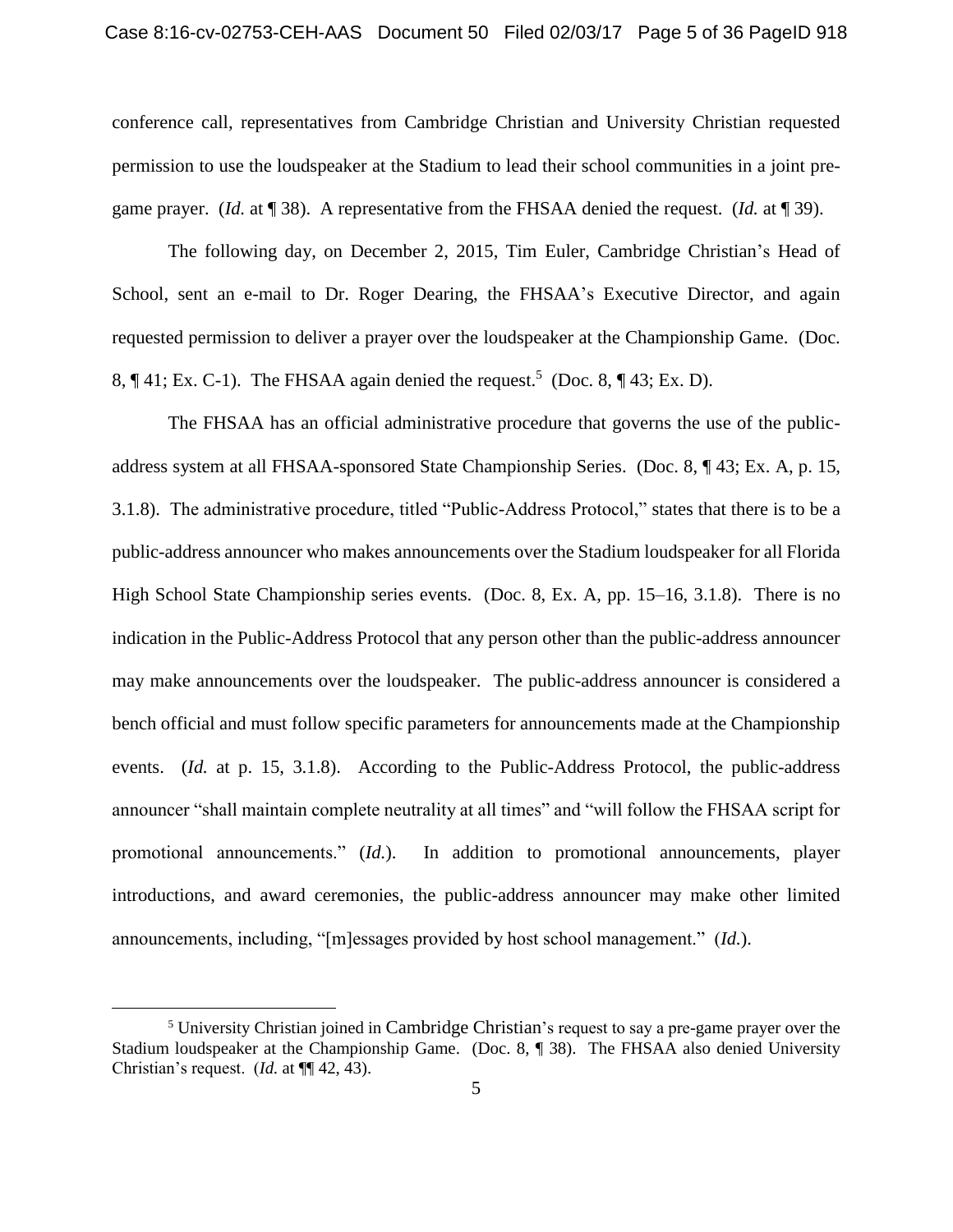The Championship Game between Cambridge Christian and University Christian took place at the Stadium on December 4, 2015. (Doc. 8, ¶ 45). Approximately 1,800 people attended the event. (*Id.*). Before the start of the game, the two teams prayed together at the 50-yard line. (*Id.* at ¶ 50). Because of the Stadium's size, the students, parents, and other supporters in the stands could not hear the teams' 50-yard line pre-game prayer. (*Id.* at ¶ 52).

Before, during, and after the Championship Game, the public-address announcer delivered various messages over the loudspeaker at the Stadium, including advertisements, commentary, and other communications. (*Id.* at ¶ 48). In addition, Cambridge Christian's cheerleading squad had access to the Stadium loudspeaker to play music for its seven-minute half-time performance. (*Id.* at ¶ 53). Other than the allegation that the cheerleaders had access to the loudspeaker to play music at half-time, there are no allegations in the Complaint that anyone other than the public-address announcer had access to the loudspeaker during the Championship Game.

A few days after the Championship Game, Dr. Dearing sent an e-mail to Messrs. Euler and Nivens<sup>6</sup> reiterating the FHSAA's decision to decline the use of the Stadium loudspeaker for a pregame prayer at the Championship Game. (*Id.* at ¶ 56; Ex. E, p. 2). In the e-mail, Dr. Dearing stated that the FHSAA is considered a "state actor" and, therefore, can neither endorse nor promote religion. (*Id.*). On January 27, 2016, the FHSAA posted a press release on its website stating that, according to state and federal law, it cannot legally permit or grant permission for the broadcast of religious prayer over the Stadium loudspeaker. (*Id.* at ¶ 57; Ex. F, p. 2). This suit followed eight months later.

 $\overline{a}$ 

 $6$  Heath Nivens is the Head of School for University Christian. (Doc. 8,  $\P$ 42).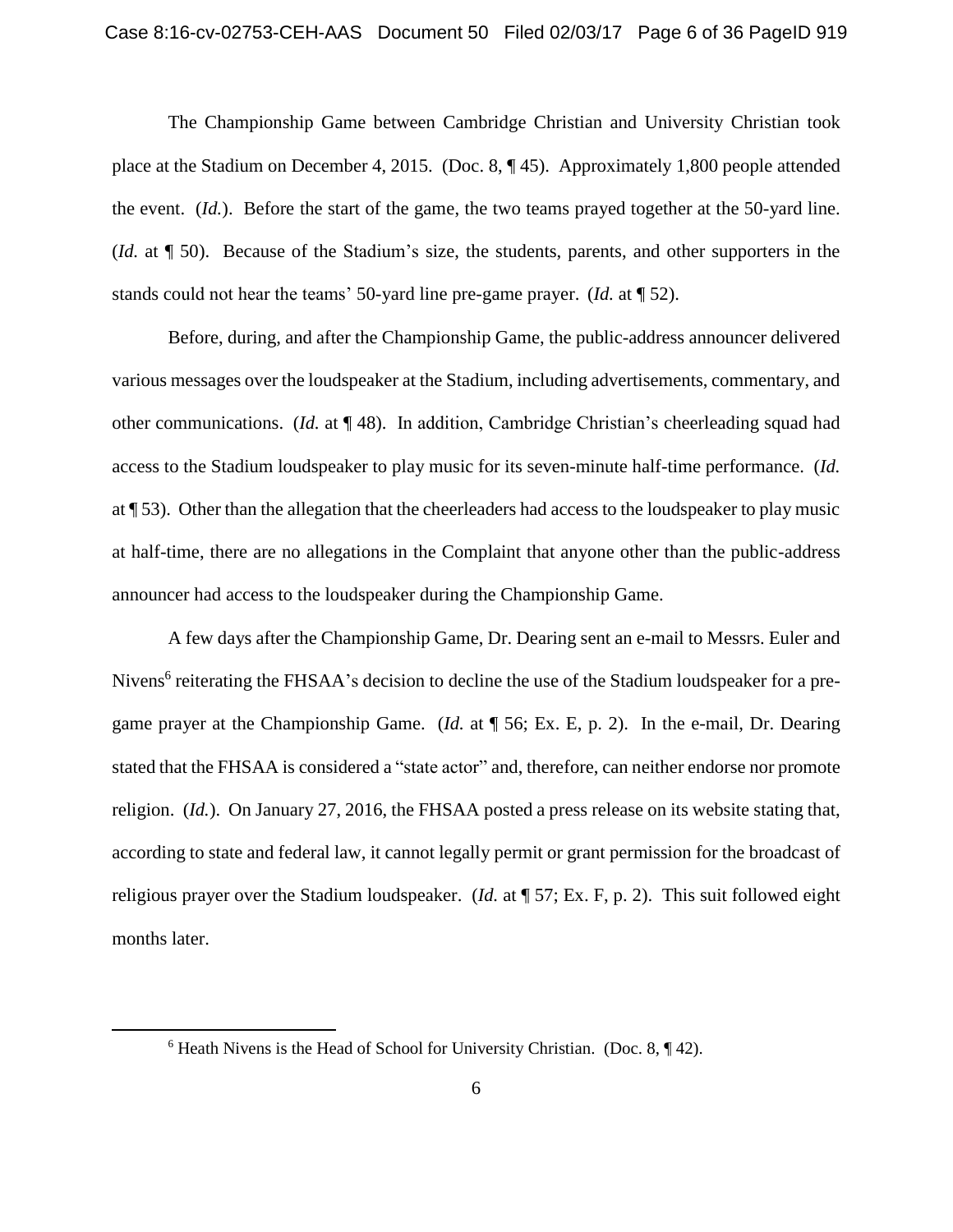## **III. ANALYSIS<sup>7</sup>**

 $\overline{\phantom{a}}$ 

### **A. The FHSAA's Motion to Dismiss**

The FHSAA moves to dismiss Cambridge Christian's Verified Amended Complaint for lack of subject matter jurisdiction, pursuant to Rule 12(b)(1), Fed. R. Civ. P., and for failure to state a claim, pursuant to Rule 12(b)(6), Fed. R. Civ. P. (Doc. 26). As a threshold matter, the FHSAA argues that the Court does not have subject matter jurisdiction because Cambridge Christian does not have standing to bring this lawsuit. (*Id.*). The FHSAA also argues that the First Amendment of the U.S. Constitution, the Florida Constitution, and the Florida Religious Freedom Restoration Act do not require the FHSAA to allow Cambridge Christian to use the Stadium loudspeaker to broadcast religious prayer at a state-sponsored sporting event. (*Id.*). The FHSAA further argues that because it did not prohibit Cambridge Christian, or its members, from engaging in prayer other than over the Stadium loudspeaker, Cambridge Christian has not suffered an injury and, therefore, cannot state a claim upon which relief can be granted. (*Id.*).

#### **1. Standards of Review**

A court considering a motion to dismiss must view the complaint in the light most favorable to the plaintiff. *See Murphy v. FDIC*, 208 F.3d 959, 962 (11th Cir. 2000) (citing *Kirby v. Siegelman*, 195 F.3d 1285, 1289 (11th Cir. 1999)). A defendant's argument that a court should dismiss a complaint for lack of subject matter jurisdiction because the plaintiff does not have standing requires the court to review whether a plaintiff has "alleged such a personal stake in the outcome of the controversy as to assure that concrete adverseness which sharpens the presentation

 $<sup>7</sup>$  As confirmed by the parties at the oral argument, Cambridge Christian had not qualified for the</sup> 2016 Championship Game, and, thus, time was no longer of the essence for a ruling on the Motion for Preliminary Injunction.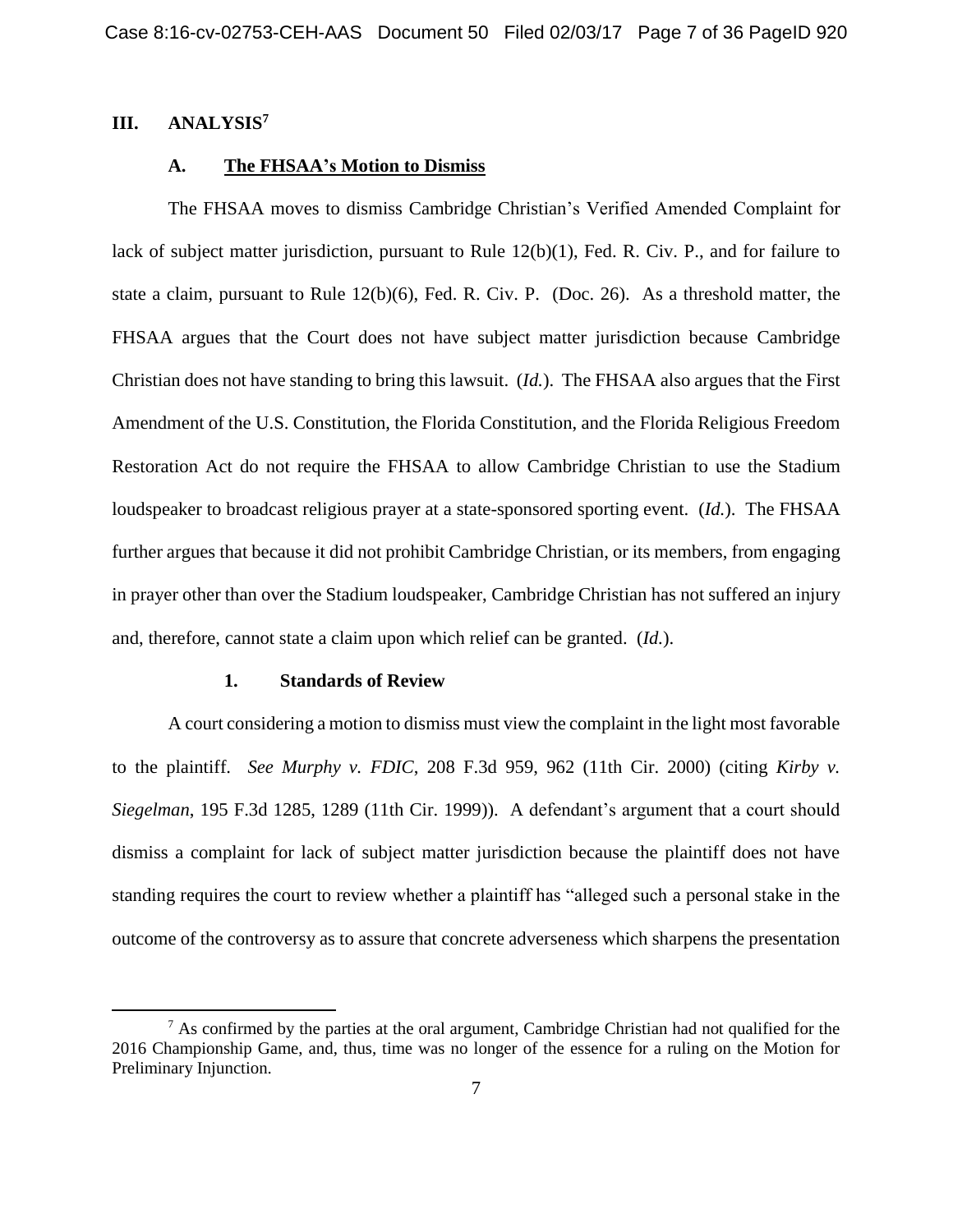of issues upon which the court so largely depends for illumination of difficult constitutional questions[.]" *Baker v. Carr*, 369 U.S. 186, 204 (1962). The undersigned must address the Rule 12(b)(1) jurisdictional arguments first, as those arguments raise the threshold issue of whether the Court may hear the case.

If the jurisdictional requirements are met, then, the court turns to the substance of the claims alleged in a complaint. Federal Rule of Civil Procedure 8(a)(2) requires a complaint to contain a short and plain statement of the claim showing the pleader is entitled to relief in order to give the defendant fair notice of what the claim is and the grounds upon which it rests. *Bell Atl. Corp. v. Twombly*, 550 U.S. 544, 555 (2007) (citation omitted). Although Rule 8 does not require a plaintiff to set out in detail the facts upon which he bases his claim, "it demands more than an unadorned, the-defendant-unlawfully-harmed-me accusation." *Ashcroft v. Iqbal*, 556 U.S. 662, 678 (2009) (citation omitted).

To survive a motion to dismiss for failure to state a claim pursuant to Rule 12(b)(6), a complaint must allege sufficient facts, accepted as true, to state a plausible claim for relief. *Id.* If those well-pleaded facts "do not permit the court to infer more than the mere possibility of misconduct," the complaint stops short of showing the plaintiff is entitled to relief*. Id.* at 679. While a court must assume that all of the factual allegations in the complaint are true, that assumption is inapplicable to legal conclusions, *id.* at 678, and "a court may dismiss a complaint on a dispositive issue of law." *Acosta v. Campbell*, 309 F. App'x 315, 318 (11th Cir. 2009).

The standard on a Rule 12(b)(6) motion is not whether the plaintiff will ultimately prevail on his or her theories, but whether the allegations are sufficient to allow the plaintiff to conduct discovery in an attempt to prove the allegations*. See Jackam v. Hosp. Corp. of Am. Mideast, Ltd.*,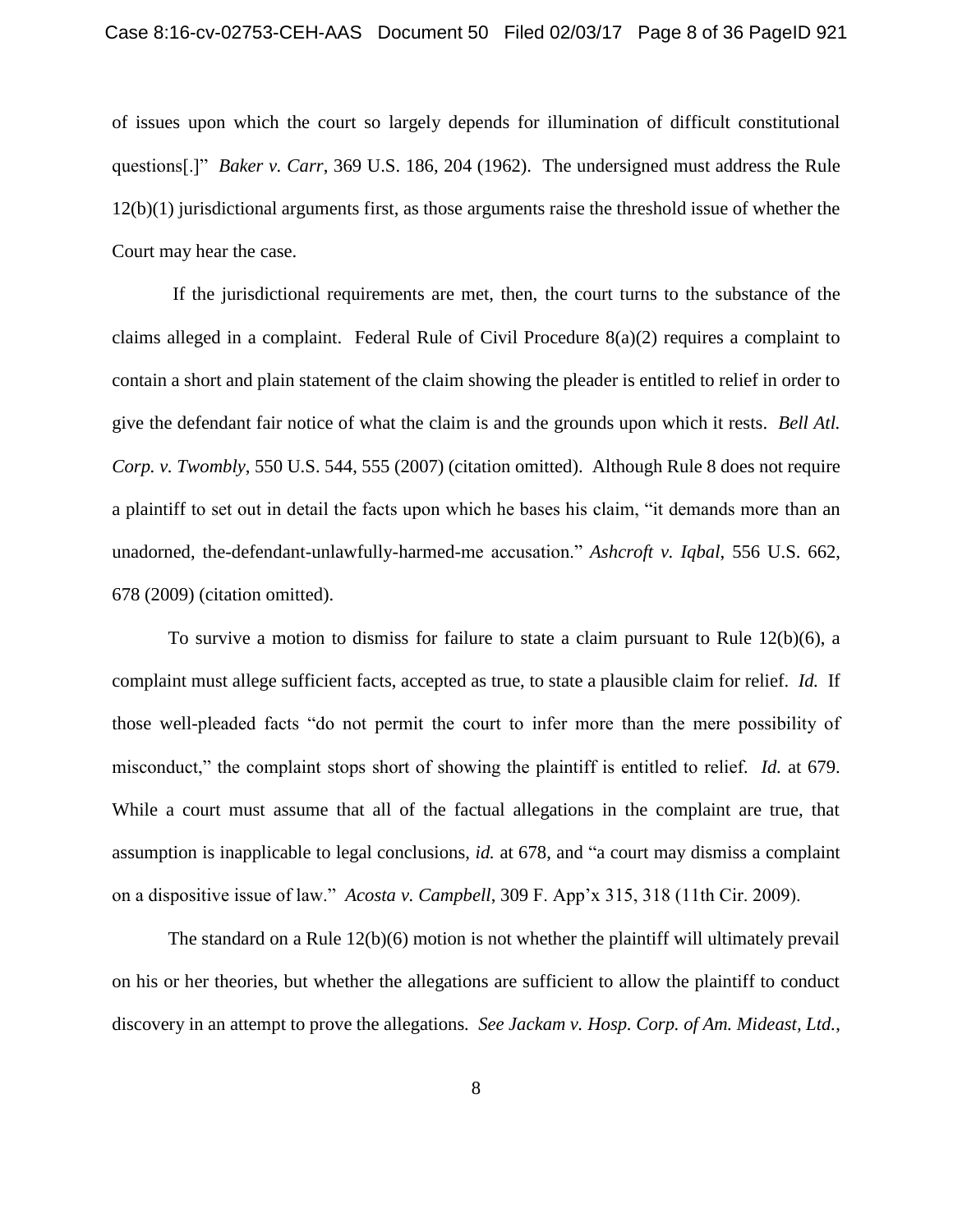800 F.2d 1577, 1579–80 (11th Cir. 1986). The door to discovery will not open for a plaintiff "armed with nothing more than conclusions." *Iqbal*, 556 U.S. at 678–79. And dismissal is proper when "no construction of the factual allegations will support the cause of action." *Marshall Cty. Bd. of Educ. v. Marshall Cty. Gas Dist.*, 992 F.2d 1171, 1174 (11th Cir. 1993).

# **2. The FHSAA's Rule 12(b)(1) Challenge to Cambridge Christian's Standing to Bring this Action**

As an initial matter, standing is a necessary component of this Court's subject matter jurisdiction to preside over this lawsuit. *Clapper v. Amnesty Int'l USA*, \_\_ U.S. \_\_, 133 S. Ct. 1138, 1146 (2013). Thus, the undersigned must first address the threshold matter of whether Cambridge Christian has standing to bring this action. A corporate entity such as Cambridge Christian can establish standing to bring a civil rights action: "(1) to protect the rights of its members (associational standing); or (2) to protect its own rights as a corporate institution (traditional standing)." *White's Place, Inc. v. Glover*, 222 F.3d 1327, 1328 (11th Cir. 2000) (quoting *Church of Scientology of Cal. v. Cazares*, 638 F.2d 1272, 1276 (5th Cir. 1981)). Cambridge Christian clarified at oral argument that it had both traditional standing and associational standing to bring its claims. Accordingly, the undersigned will address traditional standing and then associational standing.

## **a.** *Traditional Standing*

To sue on its own behalf, Cambridge Christian must demonstrate that the standing requirements of Article III of the United States Constitution are satisfied and that Cambridge Christian has presented a justiciable controversy. The "irreducible constitutional minimum of standing" requires litigants in federal court to demonstrate the following: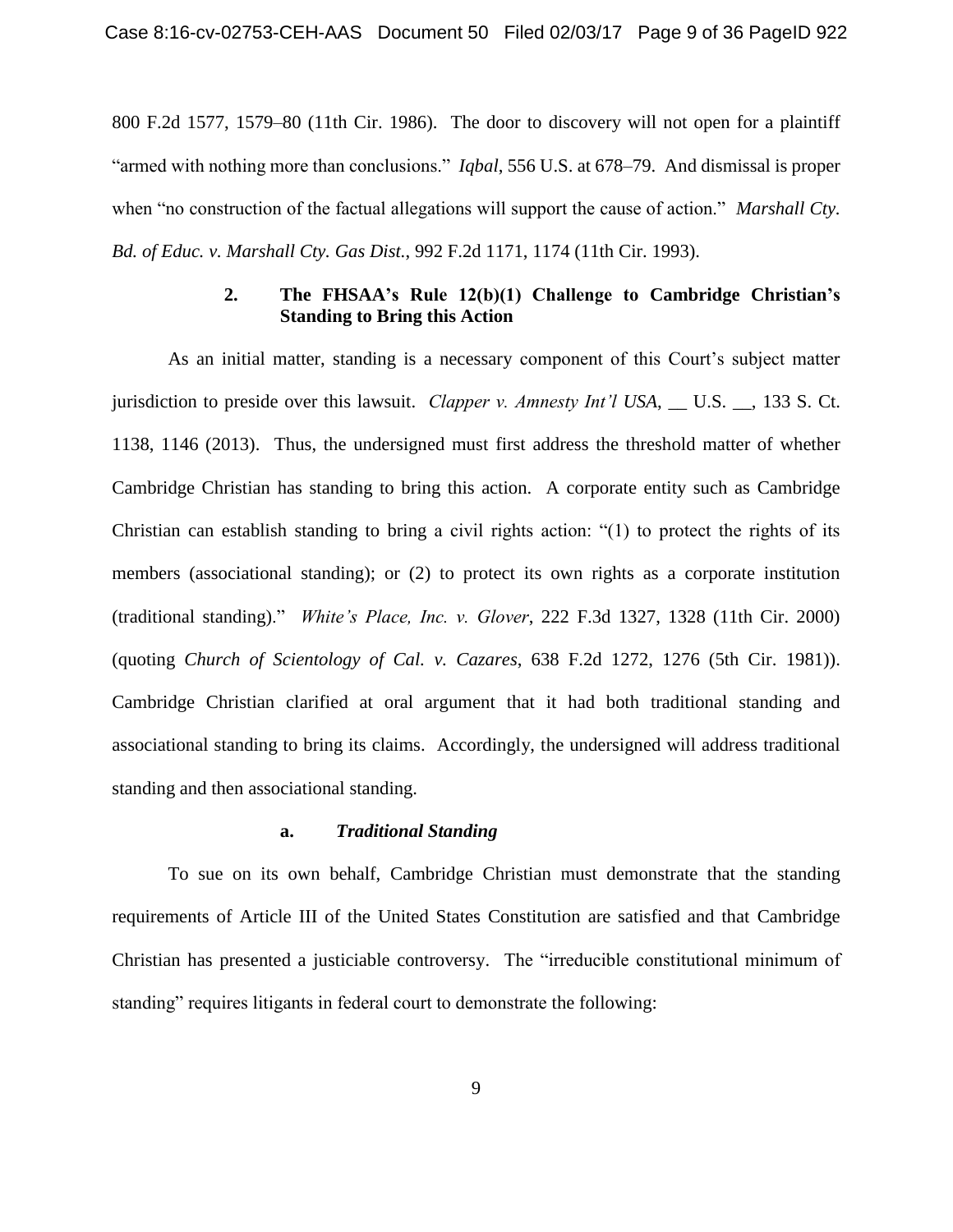- (1) that they suffered an injury in fact, which is a concrete and particularized and actual or imminent legally cognizable harm;
- (2) that a causal connection exists between the injury in fact and the opposing party's conduct; and
- (3) that the injury will be redressed by a favorable decision.

*See Lujan v. Defs. of Wildlife*, 504 U.S. 555, 560–62 (1992) (citations omitted).<sup>8</sup> "[L]est free speech be chilled," courts apply the injury-in-fact requirement "most loosely" when First Amendment protections are implicated. *Dana's R.R. Supply v. Attorney Gen., Fla.*, 807 F.3d 1235, 1241 (11th Cir. 2015) (quoting *Harrell v. The Fla. Bar*, 608 F.3d 1241, 1253–57 (11th Cir. 2010)).<sup>9</sup>

Here, the FHSAA contends that Cambridge Christian cannot demonstrate the requisite injury in fact to establish standing to bring this action because Cambridge Christian was not denied the right to pray; rather, Cambridge Christian was denied the use of the Stadium loudspeaker. Indeed, immediately before the start of the game, the teams met at mid-field to pray together. In response, Cambridge Christian argues that the FHSAA's denial of the use of the Stadium loudspeaker for broadcasting the prayer deprived Cambridge Christian of a collective religious exercise that is an integral part of the School's mission.

 $\overline{\phantom{a}}$ 

<sup>8</sup> In *Lujan v. Defenders of Wildlife*, the Supreme Court held that the plaintiff environmental groups did not suffer the requisite injury in fact to establish standing because they did not sufficiently demonstrate that their members would be affected directly by a regulation limiting the geographic scope of Section 7(a)(2) of the Endangered Species Act. 504 U.S. 555 (1992).

<sup>9</sup> In *Dana's Railroad Supply v. Attorney General, Florida*, the Eleventh Circuit reversed the district court's dismissal of a 42 U.S.C. § 1983 action brought by four small business owners who alleged their free speech rights were violated by the Attorney General's criminalization of the act of levying a surcharge on a buyer for electing to use a credit card. 807 F.3d 1235 (11th Cir. 2015). The Eleventh Circuit held standing had been established because each business owner had been injured and because the likelihood of their free speech being chilled was sufficiently great. *Id.* at 1241.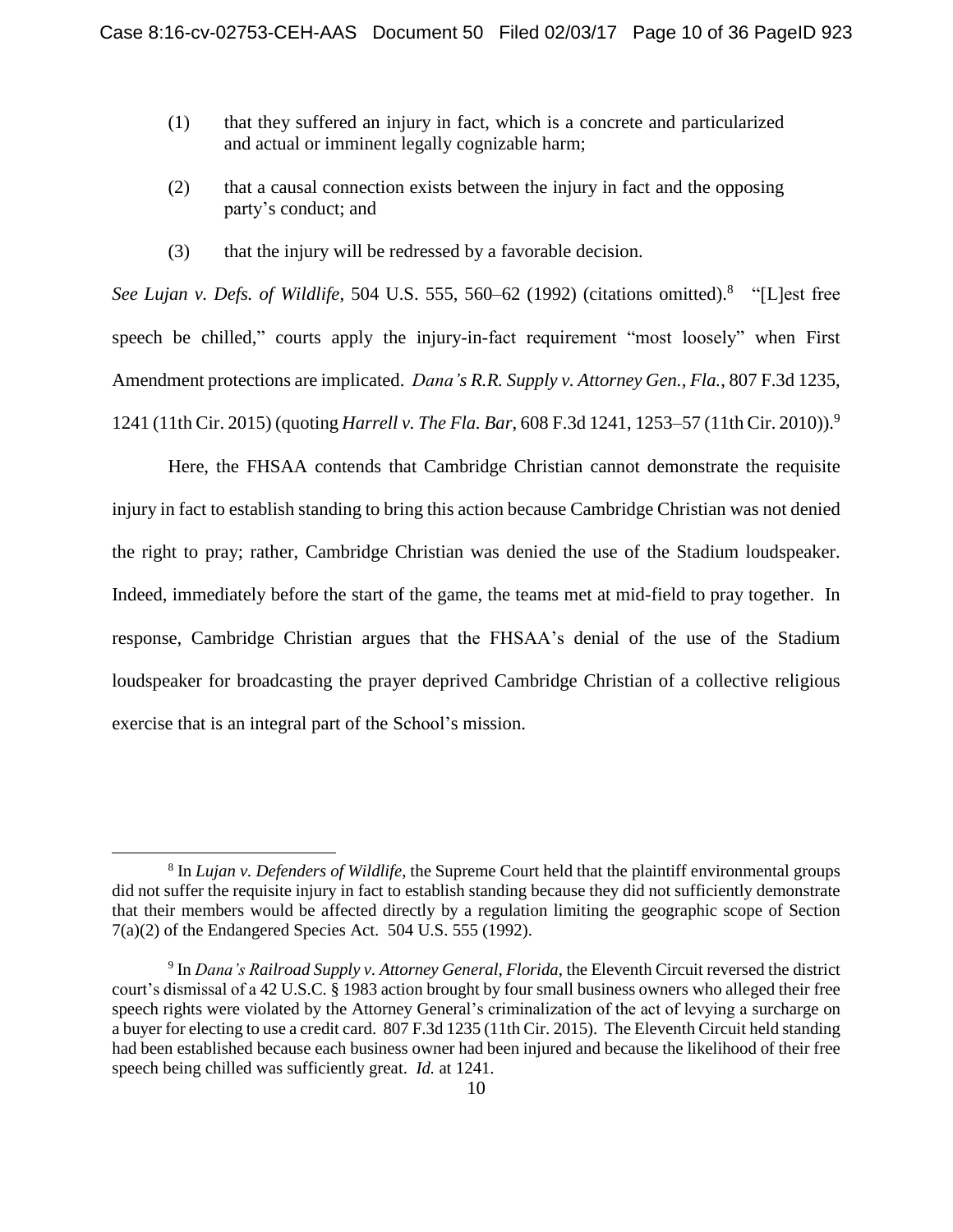The undersigned agrees with Cambridge Christian's contention that it suffered an injury in fact sufficient to establish standing under Article III. According to the Verified Amended Complaint, prayer is an integral component of the School's mission. (Doc. 8, ¶ 13). Specifically, Cambridge Christian's school mission is defined as follows:

> To glorify God in all that [it does]; to demonstrate excellence at every level of academic, athletic, and artistic involvement; to develop strength of character; and to serve the local and global community.

(*Id.* at ¶ 11). In addition, Cambridge Christian's Athletic Department has its own mission statement, which states:

> The Cambridge Christian School Athletic Department's chief end is to glorify Christ in every aspect of [its] athletic endeavors while using the platform of athletics to: Teach the Principles of Winning; Exemplify Christian Morals and Values in our Community; Achieve Maximum Physical, Moral and Spiritual Character Development; and Mentor Young Men and Women to Deeper Walk with Jesus.

(*Id.* at ¶ 14).

According to the Verified Amended Complaint, since its founding in 1964, prayer has been an integral component of Cambridge Christian's mission and is offered throughout the school year to commission students, faculty, staff, administrators, buildings, and student trips and missions; before meals; around the flag pole; and at other events including chapel services, and parent and student gatherings. (*Id.* at ¶ 13). In addition, Cambridge Christian hosts chapel services for both its upper and lower schools, provides required coursework on religion, the Bible, and the Biblical worldview, and encourages teachers to begin class lectures with prayer. (*Id.* at ¶ 12). Moreover, Cambridge Christian provides a room next to its chapel where students, parents, and faculty are encouraged to pray in response to various requests for prayer posted on the room's walls. (*Id.*).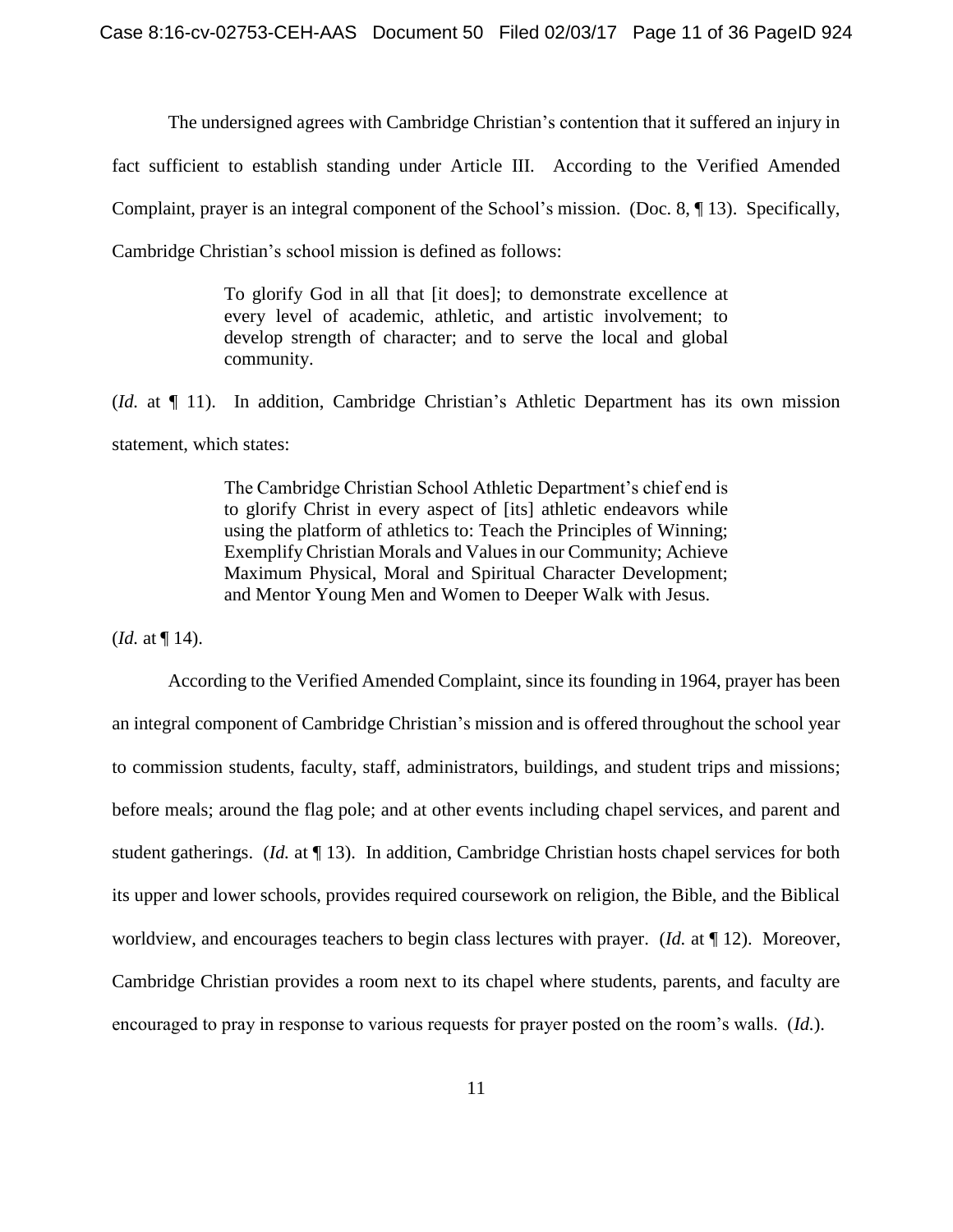Cambridge Christian founded its football program in 2003. (*Id.* at ¶ 17). Since that time, the football team has participated in the tradition of pre-game prayer over the loudspeaker at each home game and at away games when possible. (*Id.*). As part of this tradition, before sporting events, student-athletes, their parents, and fans are led in a prayer of approximately 30–60 seconds by a parent, a student, or a member of the faculty or administration. (*Id.* at ¶ 16). Cambridge Christian intended to carry on its tradition of broadcasting a pre-game prayer over the loudspeaker at the Championship game on December 4, 2015. (*Id.* at ¶ 2). However, the FHSAA denied Cambridge Christian's request to use the Stadium loudspeaker for a pre-game prayer, and Cambridge Christian was unable to carry on in its tradition. (*Id.* at ¶¶ 2, 3).

In light of the foregoing, the undersigned concludes that the injury in fact requirement for Article III standing has been satisfied. There appears to be no dispute as to whether the remaining requirements of connection and redressability are met. The undersigned agrees with the concession that the FHSAA is the entity that refused to permit pre-game prayer over the Stadium loudspeaker and a decision favoring Cambridge Christian would prevent the claimed injury going forward.

Therefore, Cambridge Christian has pleaded and established the requisite elements for traditional standing. However, in an abundance of caution, the undersigned will proceed with analyzing whether associational standing also exists in this case.

#### **b.** *Associational Standing*

There is a three-part test for determining whether an association may sue on behalf of its members. Specifically, an association may bring suit on behalf of its members when: "[1] its members would otherwise have standing to sue in their own right, [2] the interests at stake are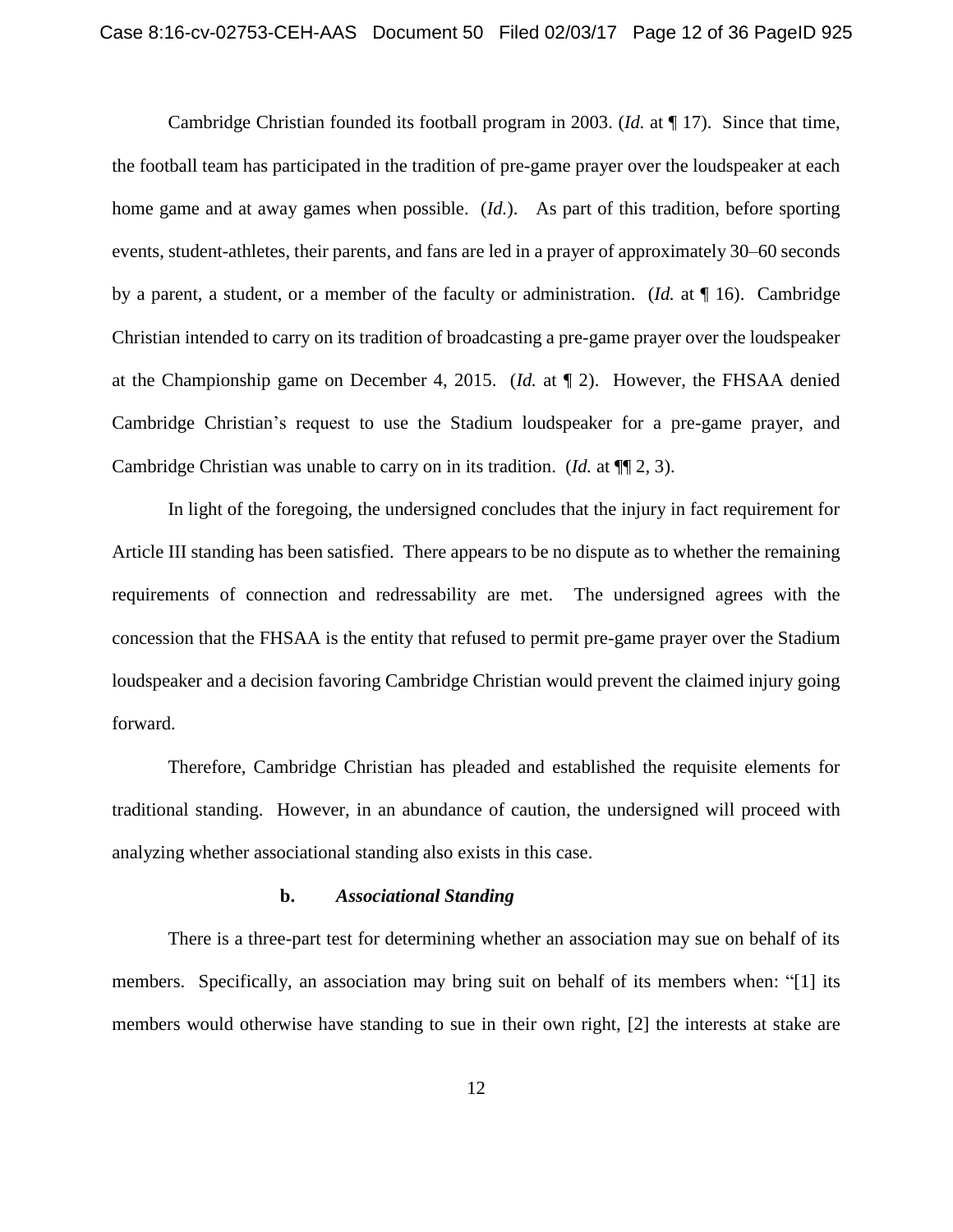germane to the organization's purpose, and [3] neither the claim asserted nor the relief requested requires the participation of individual members in the lawsuit*.*" *Friends of the Earth, Inc. v. Laidlaw Envtl. Servs. (TOC), Inc.*, 528 U.S. 167, 181 (2000) (citing *Hunt v. Wash. State Apple Advert. Comm'n*, 432 U.S. 333, 343 (1977)). <sup>10</sup>

As an initial matter, the undersigned concludes that members of Cambridge Christian would otherwise have standing to sue in their own right. As stated in the Verified Amended Complaint, before the start of the Championship Game, the players from both schools came together at mid-field to pray as a sign of fellowship. (Doc. 8, ¶ 50). Because of the Stadium's size, the students, parents, faculty, and other supporters in the stands could not hear the teams' midfield pre-game prayer. (*Id.* at ¶ 52). Thus, by denying access to the loudspeaker, the FHSAA denied the students, parents, faculty (including the Head of School, Mr. Euler, who requested the assistance of the loudspeaker), and other supporters in attendance the right to participate in the players' prayer or to otherwise come together in prayer as one Christian community. (*Id.*).

In addition, as explained above in the section analyzing traditional standing, the interests of Cambridge Christian's members in coming together in prayer are germane to the School's purpose. (*Id.* at ¶¶ 11–13). Further, neither the claim asserted nor the relief requested requires the participation of individual members in the lawsuit because Cambridge Christian fully represents the interests of the individual members, as their interests in this action are aligned.

 $\overline{a}$ 

<sup>&</sup>lt;sup>10</sup> In *Friends of the Earth, Inc.*, the Supreme Court held that a plaintiff (who, in that case, was seeking an injunction against a defendant who was discharging pollutants into a body of water) can establish an injury in fact by showing that the plaintiff uses an area "affected" by the defendant's "challenged activity" and that the defendant's actions have "lessened" the plaintiff's recreational or aesthetic enjoyment of the "affected" area. 528 U.S. at 181–85.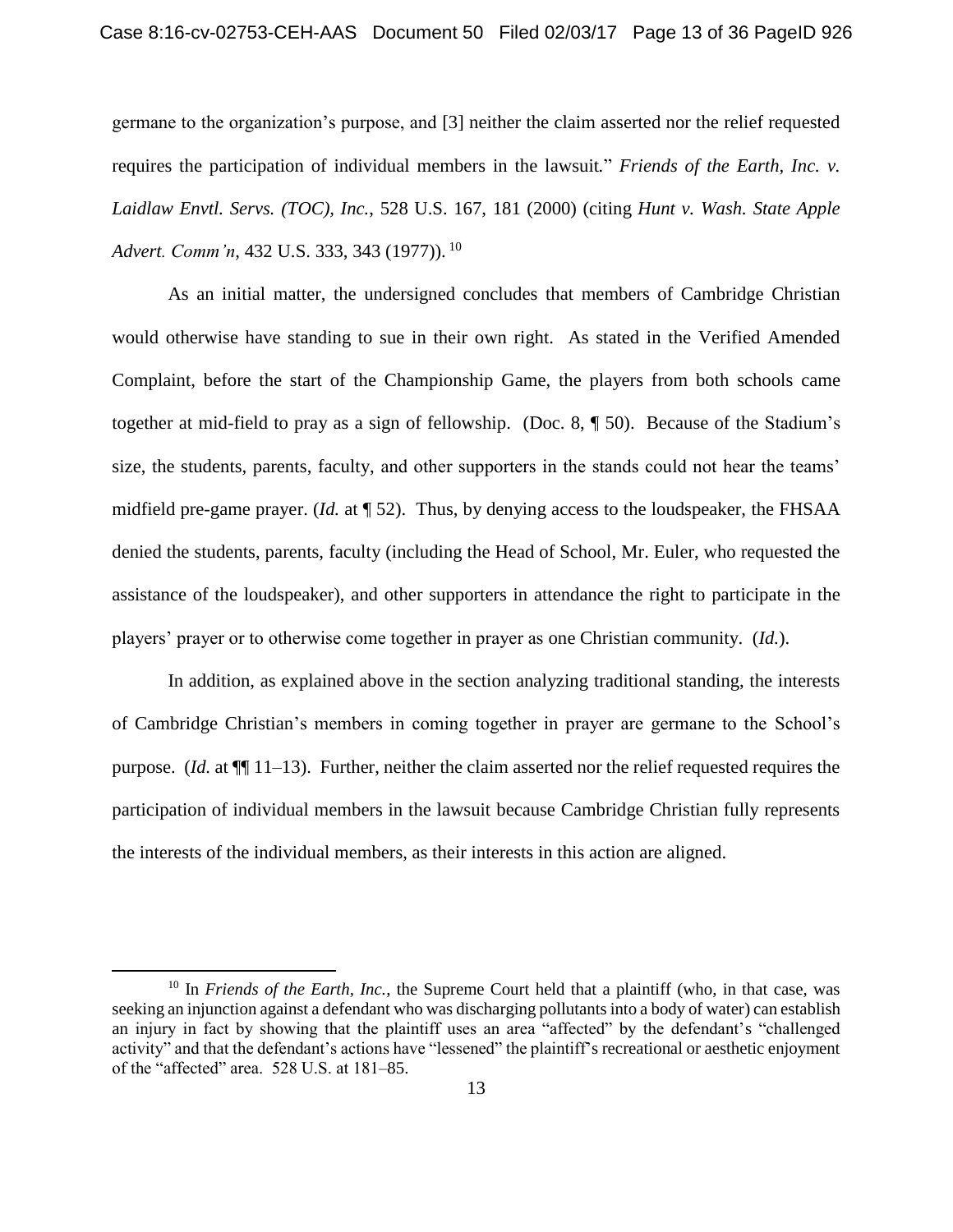In light of the foregoing, the undersigned concludes that Cambridge Christian has pleaded and established the requisite elements for associational standing as well as traditional standing. Consequently, the undersigned recommends that the Court conclude that Rule 12(b)(1) is not grounds for dismissing the Verified Amended Complaint.

## **3. The FHSAA's Rule 12(b)(6) Arguments that Cambridge Christian Has Failed to State Claims upon which Relief Can Be Granted**

## **a.** *Federal Claims (Counts I–III)*

The First Amendment to the United States Constitution states, in pertinent part: "Congress shall make no law respecting an establishment of religion, or prohibiting the free exercise thereof; or abridging the freedom of speech . . . ." The first clause is referred to as the "Establishment Clause," the second clause is referred to as the "Free Exercise Clause," and the third clause is the "Free Speech Clause." U.S. Const. amend I. The Supreme Court long ago concluded that all three of these clauses apply to state action and not just the actions of Congress. *See Cantwell v. Connecticut*, 310 U.S. 296, 303 (1940) (Free Exercise Clause); *Everson v. Bd. of Educ.*, 330 U.S. 1, 8 (1947) (Establishment Clause); *Near v. Minnesota*, 283 U.S. 697, 707 (1931) (Free Speech Clause). Cambridge Christian's federal claims (Counts I through III) address all three of these clauses.

In Count I of the Verified Amended Complaint, Cambridge Christian argues that the FHSAA's denial of the use of the loudspeaker to broadcast the teams' school prayer at the Championship Game violated the Free Exercise and Free Speech Clauses of the First Amendment. For that Count, in addition to damages, Cambridge Christian seeks an injunction prohibiting the FHSAA from enforcing its Public-Address Protocol and requiring the FHSAA, instead, to implement a protocol that would permit religious speech over the loudspeaker. In Count II of the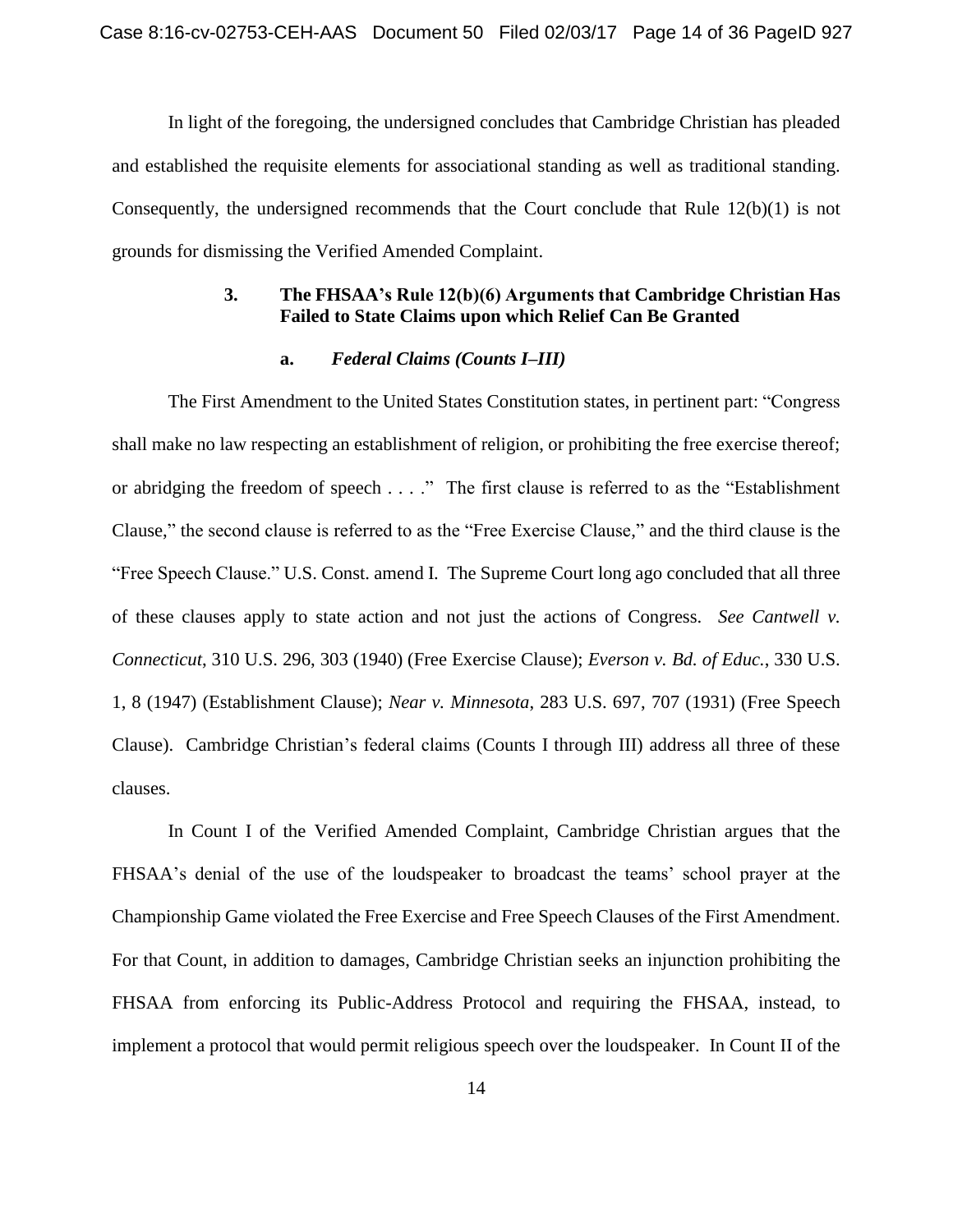Verified Amended Complaint, Cambridge Christian seeks a declaration that the FHSAA's Public-Address Protocol violates the Free Speech and Free Exercise Clauses, plus injunctive relief similar to that requested in Count I, and damages. In Count III, the last of the federal counts, Cambridge Christian seeks a declaration that the Public-Address Protocol is not required by the Establishment Clause, plus injunctive relief similar to that requested in Counts I and II, and damages.<sup>11</sup>

Because the allegations in the Verified Amended Complaint do not state a violation of the Free Exercise Clause of the First Amendment, the undersigned recommends that Counts I, II, and III be dismissed to the extent that they purport to assert causes of action pursuant to that clause. In addition, because the Public-Address Protocol does not implicate the Establishment Clause, Count II fails to state a claim for which relief can be granted. Last, in conformity with binding case law, the undersigned finds that the entirety of the speech over the loudspeaker throughout the Championship Game is government speech and the loudspeaker itself is a nonpublic forum; therefore, Cambridge Christian cannot claim a violation of the Free Speech Clause, and those claims in Counts I and II fail and should be dismissed.

### i. Free Exercise Clause

 $\overline{a}$ 

"The Free Exercise Clause does not permit the State to confine religious speech to whispers or banish it to broom closets." *Chandler v. Siegelman*, 230 F.3d 1313, 1316 (11th Cir. 2000) ("*Chandler II*"*)*. "If it did, the exercise of one's religion would not be free at all." *Id.*

<sup>&</sup>lt;sup>11</sup> Before delving into the analysis of the constitutional arguments at issue, the undersigned first must emphasize that she is in full agreement with the Supreme Court in "recogniz[ing] the important role that public worship plays in many communities, as well as the sincere desire to include public prayer as a part of various occasions so as to mark those occasions' significance." *Santa Fe. Indep. Sch. Dist. v. Doe*, 530 U.S. 290, 307 (2000). That public worship, however, must comport with the First Amendment when taking place at a government-sponsored, school-related function like the Championship Game at issue in this case. *Id.*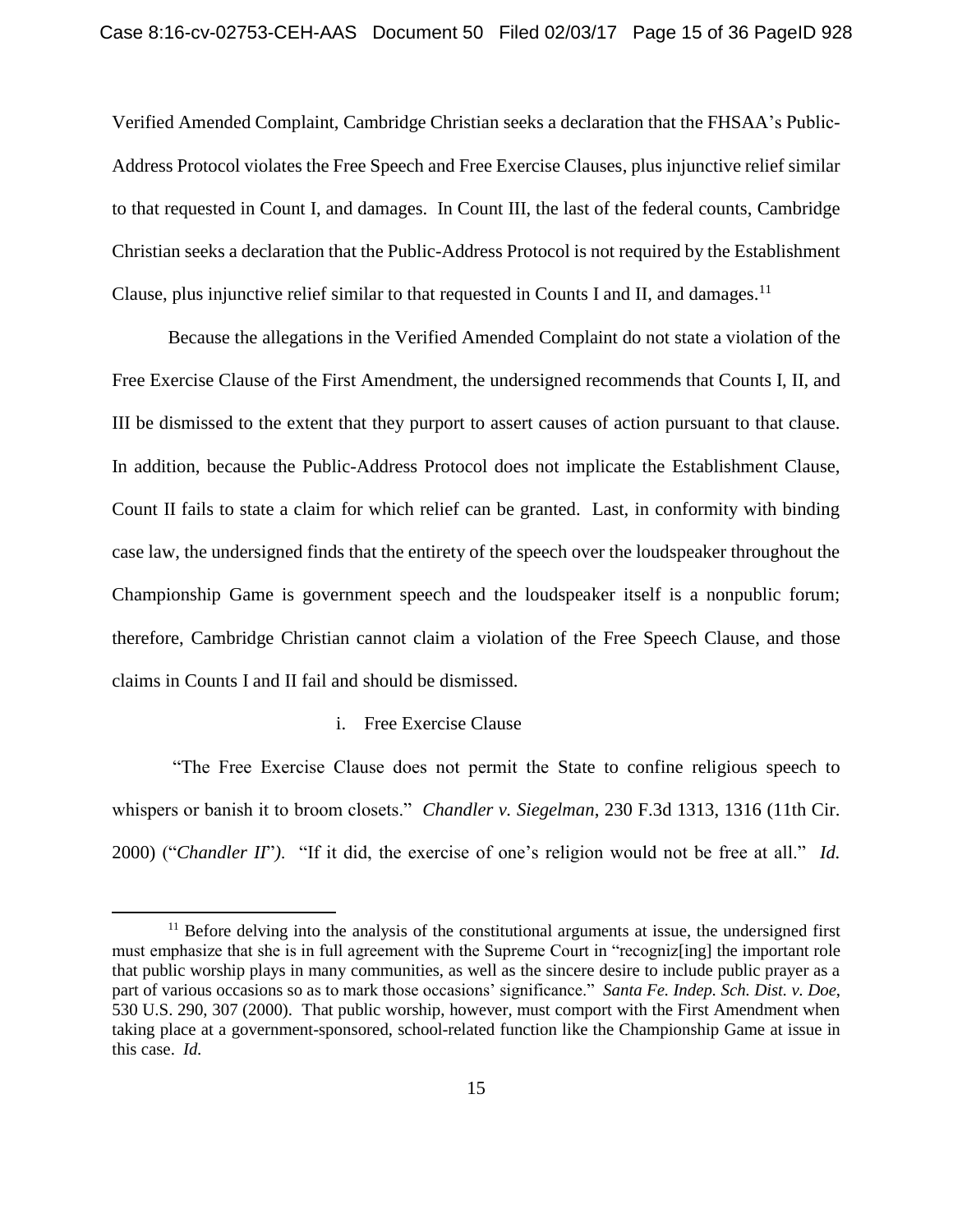Rather, the Free Exercise Clause "require[s] the State to *tolerate* genuinely student-initiated religious speech in schools." *Chandler v. James*, 180 F.3d 1254, 1258 (11th Cir. 1999) ("*Chandler I*"). However, while the FHSAA must tolerate genuinely student-initiated religious speech in schools and at school events, that speech may instead improperly constitute state action "if the State *participates in or supervises* the speech." *Id.* at 1264.

Nowhere in the Verified Amended Complaint is there a single allegation that Cambridge Christian or any of its members were deprived of their right to pray at the Championship Game. On the contrary, both Cambridge Christian's team and the opposing team were permitted to pray together at the most centrally focused and public area of the Stadium—the 50-yard line. (Doc. 8, ¶ 50). To be clear, the Verified Amended Complaint is silent as to any allegations that the players or others, including the fans, administrators, and teachers, were in any way discouraged from praying at any point before, during or after the Championship Game. There are no allegations that Cambridge Christian was prohibited from passing out flyers with pre-printed prayers or that the cheerleaders were prohibited from holding up large signs spelling out prayers for those in the stands to say in concert with the team.<sup>12</sup> Instead, Cambridge Christian's Free Exercise Clause claim rests on the FHSAA's decision to prohibit the use of the FHSAA-controlled loudspeaker to broadcast the prayer, thereby to deny "the students, parents, and fans in attendance the right to participate in the players' prayer or to otherwise come together in prayer as one Christian community." (Doc. 8, ¶ 52). Cambridge Christian argues that the FHSAA's prohibition against

 $\overline{\phantom{a}}$ 

 $12$  Indeed, at oral argument, the FHSAA's counsel indicated that Cambridge Christian could have passed out flyers or held up boards with a prayer for those in the stands; according to defense counsel, the FHSAA would not have stopped either action because those actions would not have implicated the Establishment Clause. (Doc. 48, Tr. 25:3–26:2).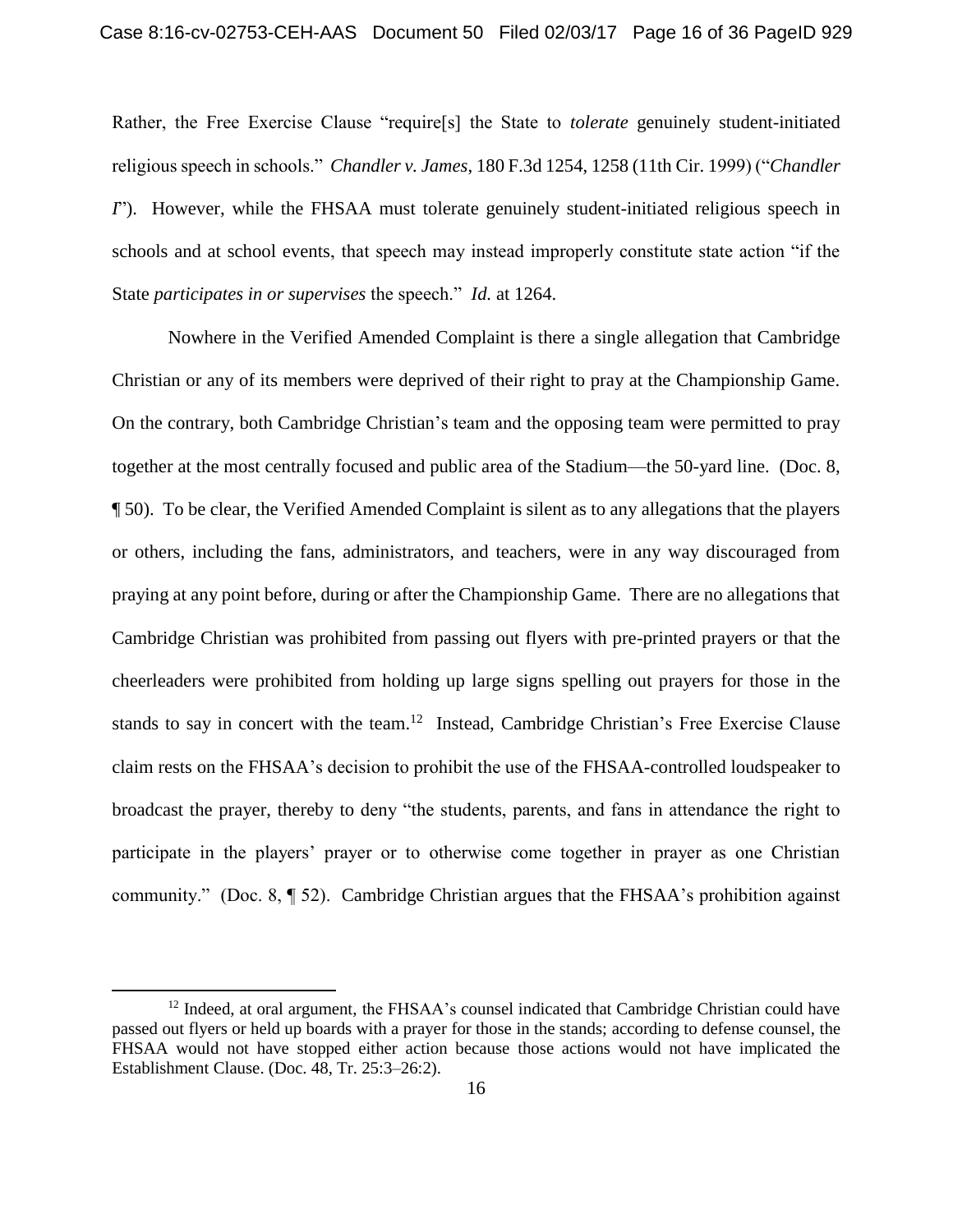praying over the loudspeaker "substantially burdened and adversely affected [Cambridge Christian's] freedom of religious exercise . . .." (*Id.* at ¶ 79).

Construing the allegations in the Verified Amended Complaint in the light most favorable to Cambridge Christian, the undersigned remains at a loss as to how the FHSAA's refusal to permit Cambridge Christian to utilize the FHSAA-controlled loudspeaker to broadcast the teams' pregame prayer violated Cambridge Christian's or its members' rights under the Free Exercise Clause. While the spectators very likely could not hear the teams' prayers, given the size of the Stadium and the large number of people in attendance, every spectator had an opportunity to see that a pregame prayer was taking place at the very center of the field. (Doc. 8, ¶ 50). The prayer was not banished to a broom closet. Further, the FHSAA did not stop Cambridge Christian from any attempts to use flyers, large boards or even megaphones to amplify its prayers. Every member of the Cambridge Christian community could have chosen to exercise their right to join in the teams' moment of prayer freely and without any government interference.

The FHSAA's Public-Address Protocol, by its terms, does not violate anyone's rights pursuant to the Free Exercise Clause. Additionally, the FHSAA's refusal to permit Cambridge Christian to utilize the FHSAA-controlled loudspeaker to broadcast Cambridge Christian's (or its members') prayer did not violate its rights pursuant to the Free Exercise Clause. No one stopped Cambridge Christian from exercising its rights to prayer, and the team did in fact pray in the most prominent part of the Stadium. Because the allegations in the Verified Amended Complaint do not state a violation of the Free Exercise Clause of the First Amendment, the undersigned recommends that Counts I and II be dismissed to the extent that they purport to assert causes of action pursuant to that clause.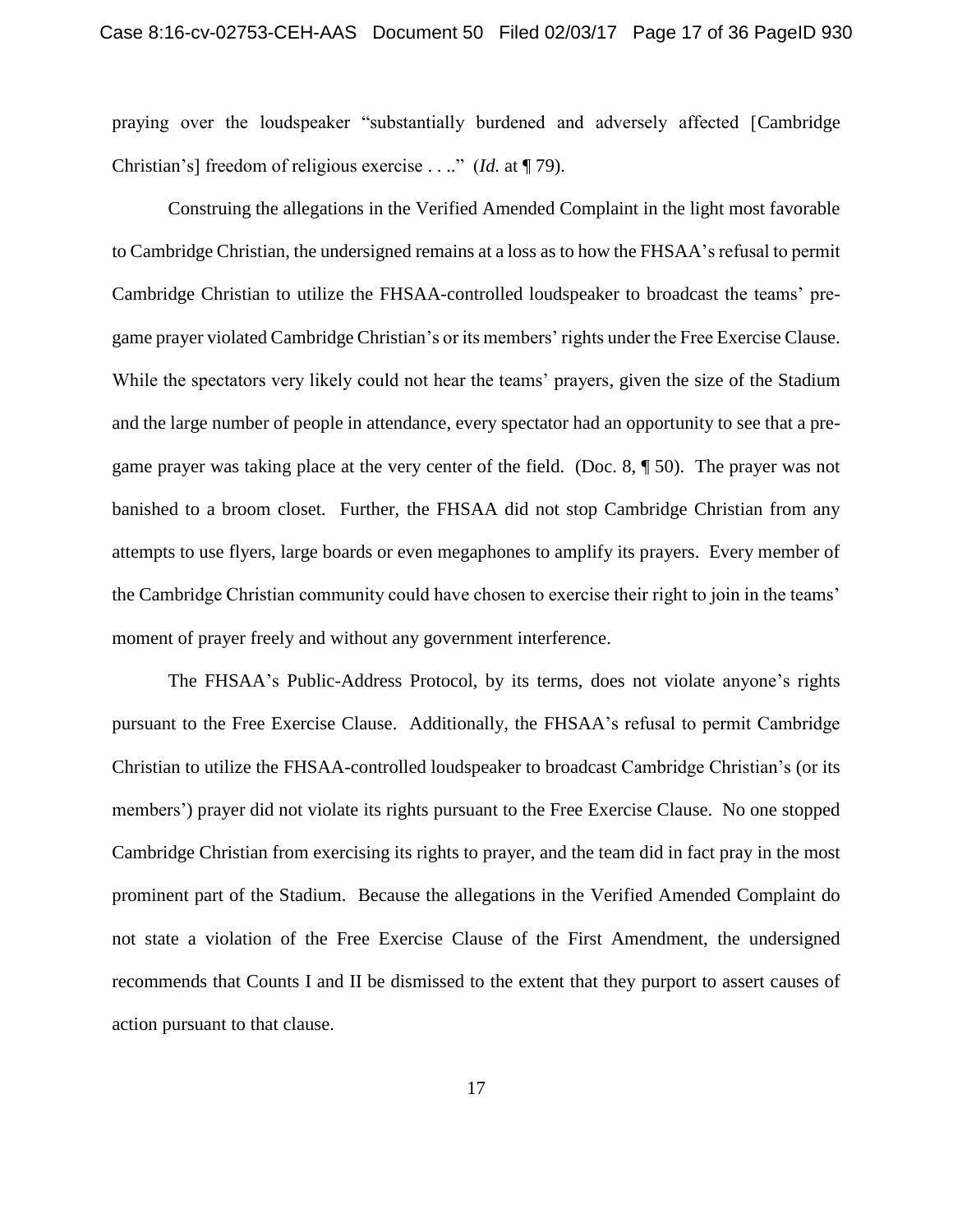#### ii. Establishment Clause

"It is beyond dispute that, at a minimum, the Constitution guarantees that government may not coerce anyone to support or participate in religion or its exercise, or otherwise act in a way which 'establishes a [state] religion or religious faith, or tends to do so.'" *Santa Fe I*, 530 U.S. at 302 (quoting *Lee v. Weisman*, 505 U.S. 577, 587 (1992)). The Supreme Court in *Santa Fe*  cautioned how case-specific a court's Establishment Clause analysis should be when it articulated that "[w]hether a government activity violates the Establishment Clause is in large part a legal question to be answered on the basis of judicial interpretation of social facts [and e]very government practice must be judged in its unique circumstances." *Id.* at 315.

In *Santa Fe*, the Supreme Court granted certiorari limited to the following question: "Whether petitioner's policy permitting student-led, student initiated prayer at football games violates the Establishment Clause." *Santa Fe*, 530 U.S. at 301. The Eleventh Circuit Court of Appeals described *Santa Fe* as "reaffirm[ing] that the Establishment Clause of the First Amendment prohibits a school district from taking affirmative steps to create a vehicle for prayer to be delivered at a school function." *Chandler II*, 230 F.3d at 1315.

What is interesting here is the fact that the FHSAA's policy, the Public-Address Protocol, is not alleged to violate the Establishment Clause. Rather, Cambridge Christian alleges the FHSAA is being overly (and impermissibly) cautious of an Establishment Clause violation. Stated another way, Cambridge Christian takes the position that the FHSAA improperly inflates what the Establishment Clause prohibits, by using the Establishment Clause and its Public-Address Protocol to defend its refusal to permit Cambridge Christian to broadcast a prayer over the loudspeaker before the start of the Championship Game. Consequently, in Count III, Cambridge Christian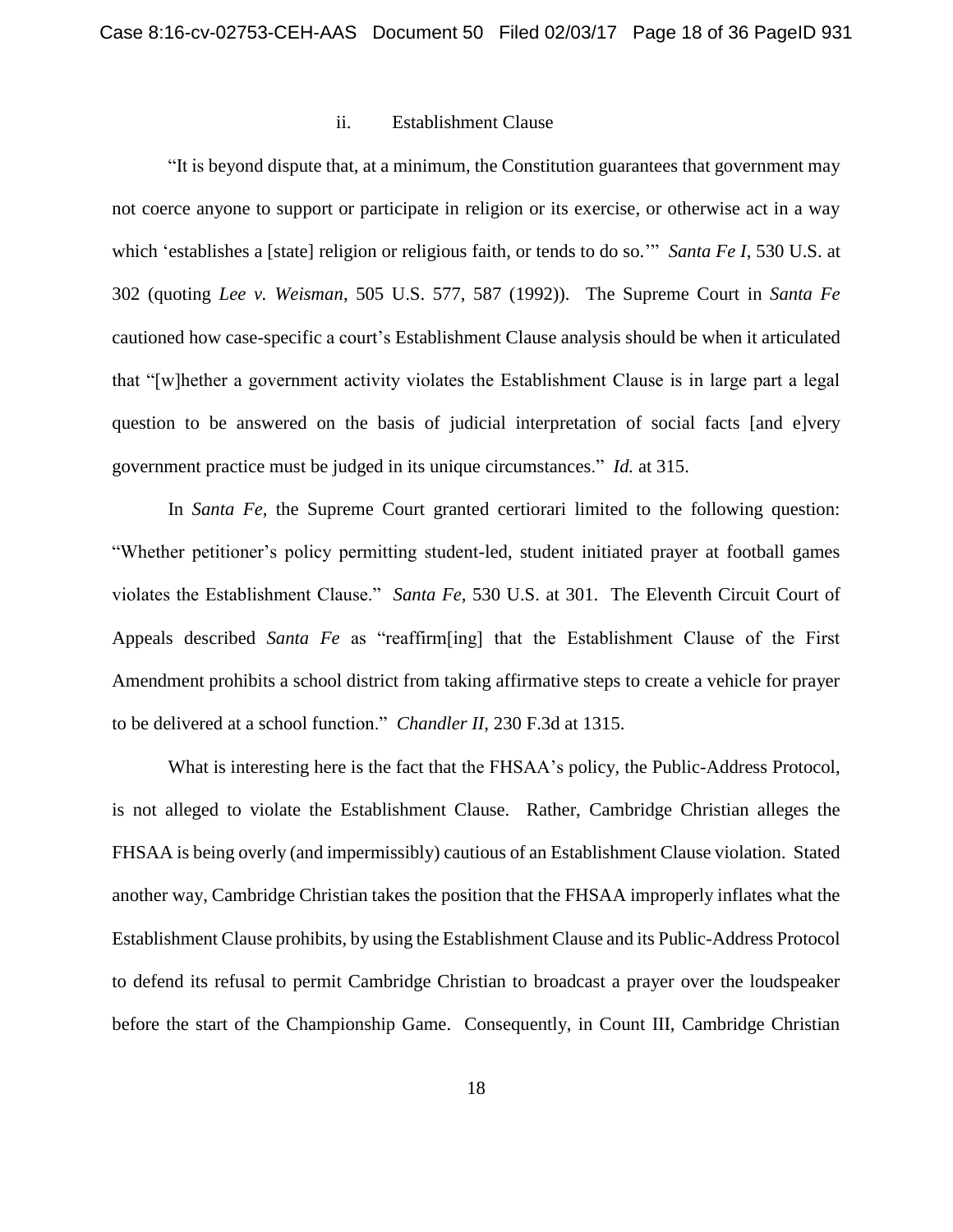requests not only that the Court declare that the Public-Address Protocol is not required by the Establishment Clause and enjoin the FHSAA from enforcing the Public-Address Protocol, but it also requests that the Court *require* the FHSAA "to implement a content-neutral policy for use of the Stadium loudspeaker that does not discriminate against religious speech." (Doc. 8, p. 17). Thus, the issue central to the Establishment Clause analysis is not, in this case, whether the current Public-Address Protocol violated the Establishment Clause but, instead, whether Cambridge Christian's requested relief (implementation of "a content-neutral policy for use of the Stadium loudspeaker that does not discriminate against religious speech") would violate the Establishment Clause.

Courts utilize the three-pronged, much-criticized<sup>13</sup> *Lemon v. Kurtzman* test when evaluating whether state action (or, here, requested state action by way of changing the Public-Address Protocol to permit pre-game prayer) complies with the neutrality required by the Establishment Clause. This test requires that: (1) the policy must have a secular purpose; (2) the principal effect of the policy must be one that neither advances nor inhibits religion; and (3) the policy must not foster an excessive entanglement with religion. *Lemon v. Kurtzman ,* 403 U.S. 602, 612–13 (1971). As already noted above, Cambridge Christian does not argue that the Public-Address Protocol violates the Establishment Clause—and for good reason because, applying the *Lemon v. Kurtsman* test to the facts of this case, Cambridge Christian cannot make that argument.

Instead, Cambridge Christian argues that the FHSAA is using the Establishment Clause, and *Santa Fe*'s analysis of the Establishment Clause, as a shield to refuse to permit, in Cambridge

 $\overline{\phantom{a}}$ 

<sup>13</sup> The late Justice Scalia colorfully likened the *Lemon v. Kurtzman* test to "some ghoul in a latenight horror movie that repeatedly sits up in its grave and shuffles abroad, after being repeatedly killed and buried." *Lamb's Chapel v. Ctr. Moriches Sch. Dist.*, 508 U.S. 384, 398 (1993) (Scalia, J., concurring in judgment).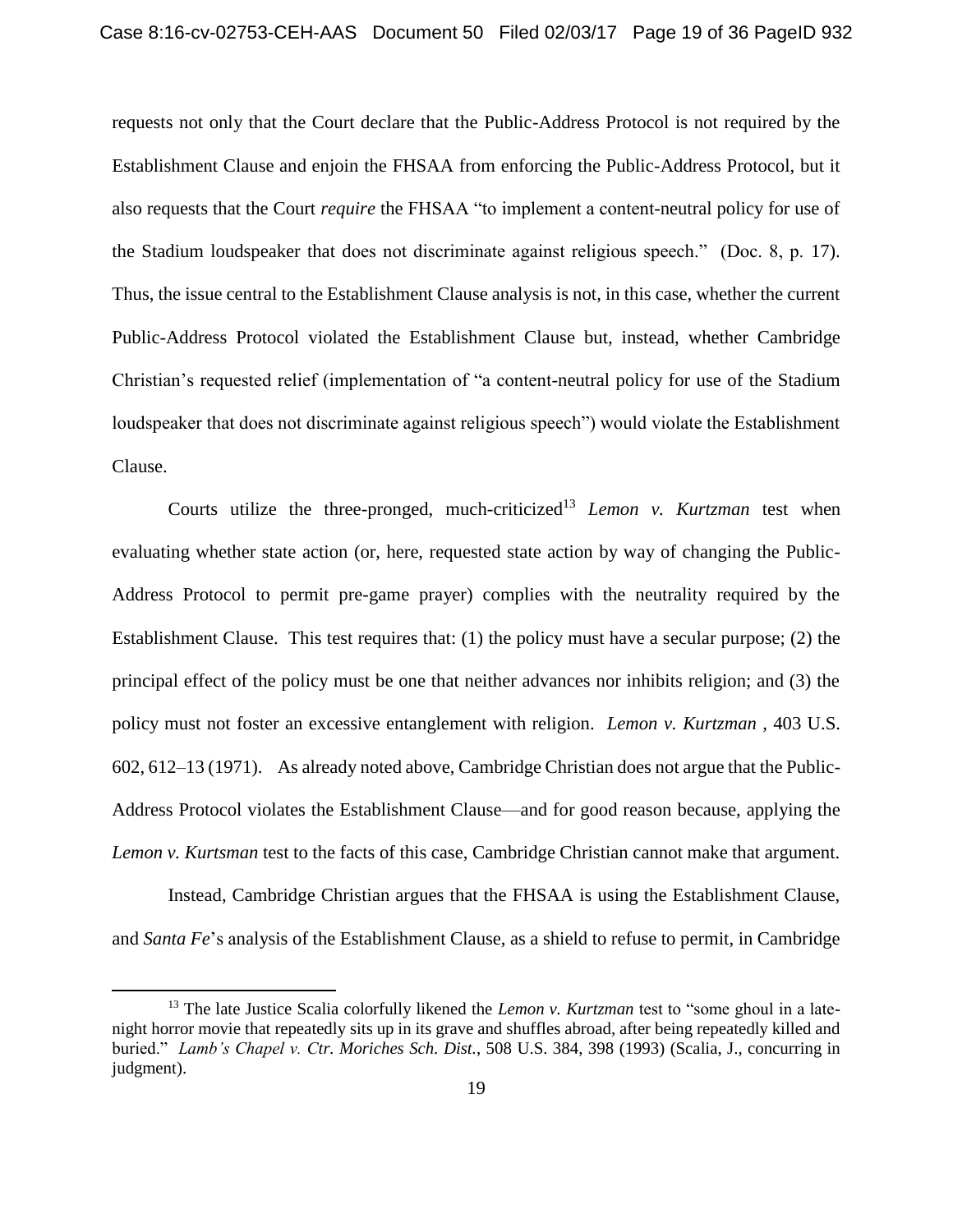Christian's view, private speech in a limited public forum. "The Establishment Clause does not require the elimination of private speech endorsing religion in public places." *Chandler II*, 230 F.3d at 1316. Importantly, however, there is "a crucial difference between *government* speech endorsing religion, which the Establishment Clause forbids, and *private* speech, which the Free Speech and Free Exercise Clauses protect." *Santa Fe*, 530 U.S. at 302 (citation and internal quotation marks omitted).

Stated simply, the FHSAA's Public-Address Protocol does not implicate the Establishment Clause. Consequently, there is no live controversy in Count III, as Count III seeks a declaratory judgment "that the Policy is not required by the Establishment Clause" and related injunctive relief. Instead, Cambridge Christian's allegations in Count III and the related arguments are more appropriately addressed in the context of the Free Speech Clause claims in Counts I and II.<sup>14</sup> *Accord Chabad-Lubavitch of Ga. v. Miller*, 5 F.3d 1383 (1993) (plaintiff properly alleged violation of Free Speech Clause due to government's denial of a menorah display in the Capitol Rotunda out of concern that display would implicate the Establishment Clause). Thus, the undersigned

 $\overline{\phantom{a}}$ 

<sup>&</sup>lt;sup>14</sup> Prior to turning to the Free Exercise Clause analysis, however, the undersigned must first address one remaining Establishment Clause-related issue. As already noted, Cambridge Christian repeatedly requests the following relief from the Court: "requiring the FHSAA to implement a content-neutral policy for use of the Stadium loudspeaker that does not discriminate against religious speech." (Doc. 8, pp. 14, 16, 17, 19, 20 & 22). While such relief seems to run headlong into an Establishment Clause violation in light of the *Lemon v. Kurtzman* factors and the Supreme Court's jurisprudence in *Lee* and *Santa Fe*, Cambridge Christian receded from this position in its response to the FHSAA's Motion to Dismiss. In that response, Cambridge Christian explained that it "has never sought and does not seek to change the FHSAA's Protocol to specifically list prayer as a permitted use of the loudspeaker, because no such change is needed." (Doc. 39, p. 11). Rather, according to Cambridge Christian, "[w]hat is required is for the FHSAA to apply its own protocol without discriminating against religious content and viewpoints. Cambridge Christian only seeks to enjoin the FHSAA from continuing to prohibit prayer over the loudspeaker while allowing private secular speech." (*Id.*).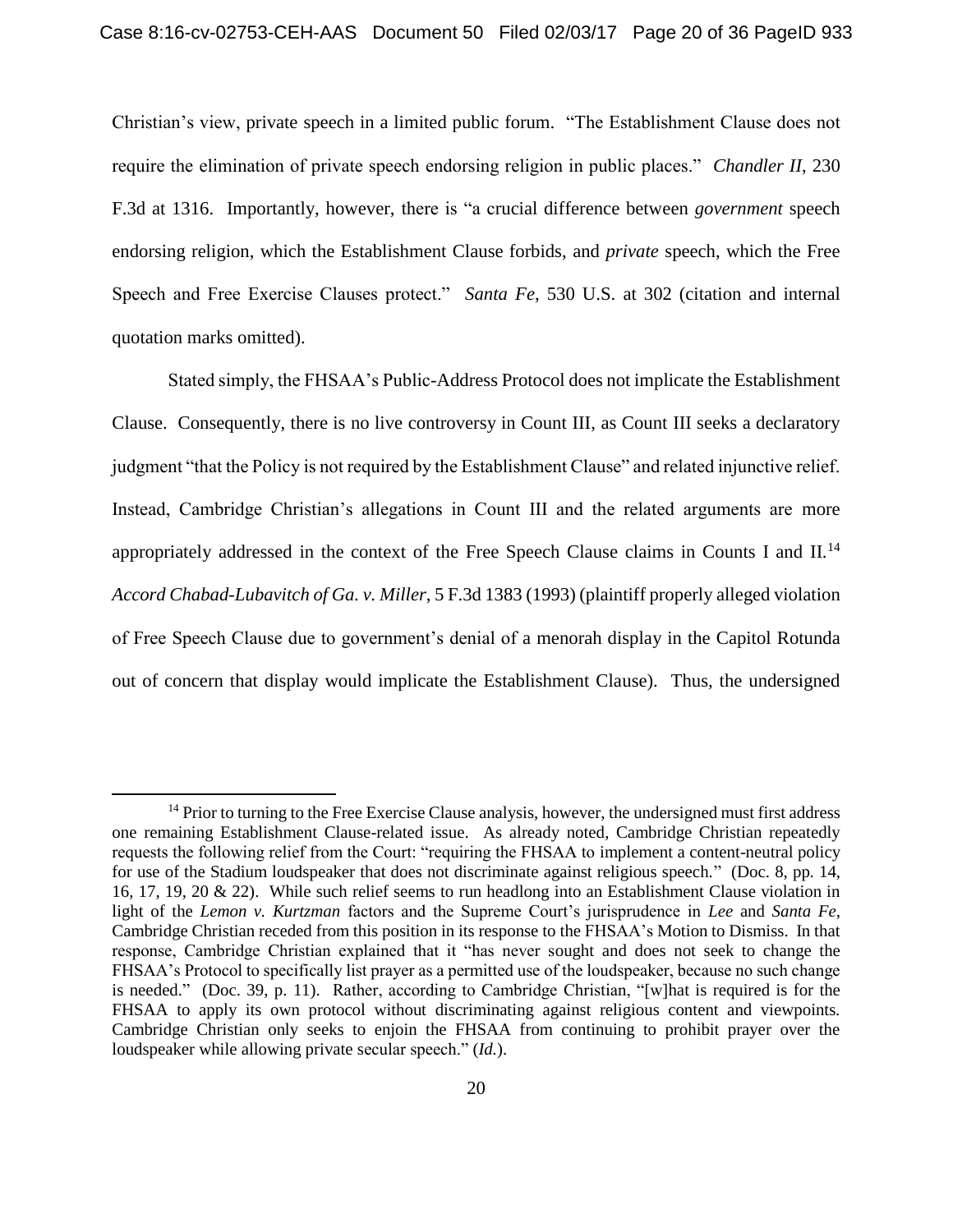recommends that the Court dismiss Count III for failure to state a claim pursuant to the Establishment Clause.

## iii. Free Speech Clause

"The Free Speech Clause restricts government regulation of private speech; it does not regulate government speech." *Pleasant Grove City, Utah v. Summum*, 555 U.S. 460, 467 (2009) (citations omitted). At issue, then, is "whether a government entity is speaking on its own behalf or is providing a forum for private speech." *Id.* at 470. The parties disagree about how the proposed prayer should be characterized. The FHSAA posits that all of the announcements, including a pre-game prayer, throughout the course of the Championship Game are government speech and that the Public-Address system is a nonpublic forum. Cambridge Christian posits that the proposed pre-game prayer and the announcements on behalf of sponsors (such as Gatorade, Sports Authority, and Spaulding) are private speech occurring in a limited public forum. In this section, the undersigned will address both the nature of the speech as well as the type of forum. Because the undersigned finds that the entirety of the speech over the loudspeaker throughout the Championship Game is government speech and that the loudspeaker itself is a nonpublic forum, the undersigned concludes that Cambridge Christian cannot claim a violation of the Free Speech Clause, and so those claims in Counts I and II fail and should be dismissed.

### *a. Nature of the Speech: Government or Private?*

In *Walker v. Texas Division, Sons of Confederate Veterans, Inc.*, \_\_ U.S. \_\_, 135 S. Ct. 2239 (2015), the Supreme Court evaluated three factors to conclude that specialty license plates in the state of Texas are government speech. Those three factors are: (1) the history of the speech; (2) whether reasonable observers would conclude that the government endorses the speech; and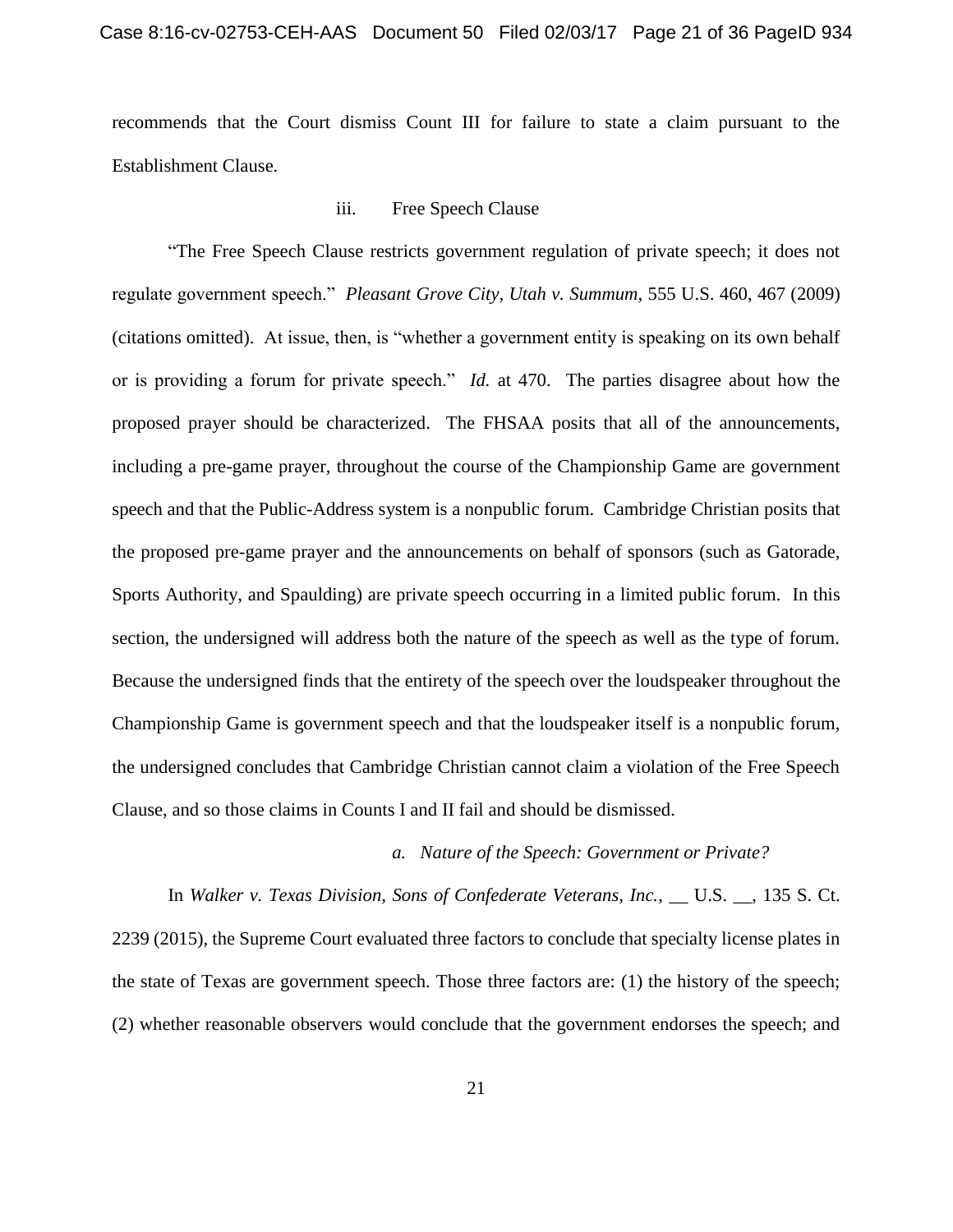(3) whether the government exercises direct control over the messages. *Id.* at 2248–49. Considering these factors as "a useful framework," while recognizing that they are not exhaustive and may not be relevant in every case, the Eleventh Circuit has concluded that banners displayed on public school fences, which state support for private companies as public school sponsors, constitute government speech. *See Mech v. Sch. Bd. of Palm Beach Cty., Fla.*, 806 F.3d 1070, 1075–79 (11th Cir. 2015).

Similarly, in *Santa Fe*, the Supreme Court concluded that the pre-game invocations at issue in that case were government speech because the invocations were "authorized by a government policy and [took] place on government property at government-sponsored, school-related events." *Santa Fe*, 530 U.S. at 302. However, the Supreme Court cautioned that not all public speech becomes government speech simply by virtue of being made using public facilities at governmentsponsored events. *Id.*

In addressing the holding in *Santa Fe*, the Eleventh Circuit explained that the Supreme Court had four reasons for its holding that the pre-game invocations were government speech: "(1) the student's speech would be authorized by a government policy that explicitly and implicitly encouraged one particular kind of message[]; (2) it would take place on school property at a school event[]; (3) the government had broad power to regulate the content of the student's speech []; and (4) the electoral system would yield only a single speaker and would completely prevent dissenting viewpoints from being heard []." *Adler v. Duval Cty. Sch. Bd.*, 250 F.3d 1330, 1335 (11th Cir. 2001) ("*Adler II*").

At least two of these reasons apply with equal force in the instant case. Like the pre-game prayer in *Santa Fe*, Cambridge Christian's requested prayer would be "delivered to a large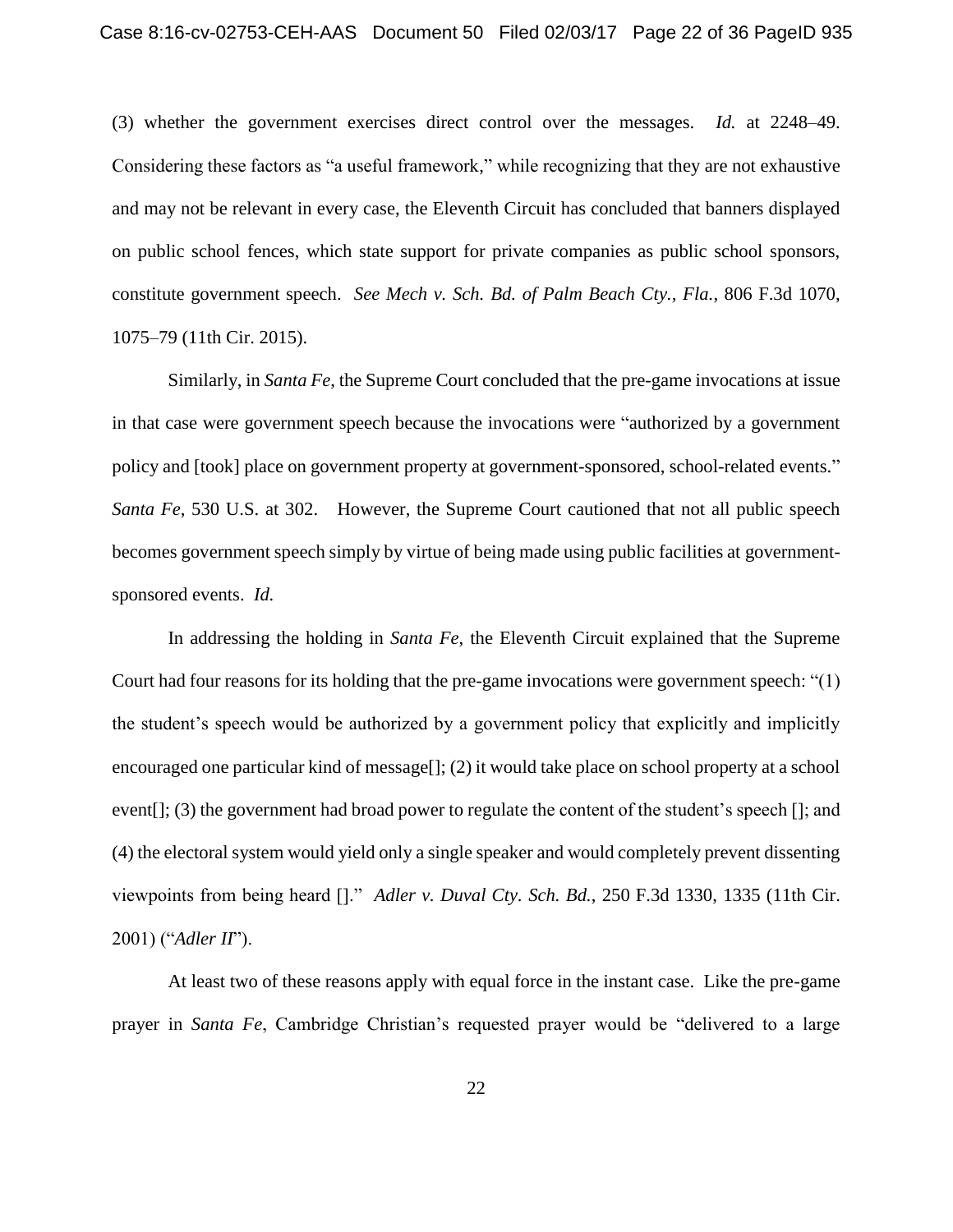audience assembled as part of a regularly scheduled, [government]-sponsored function conducted on [government] property [and the] message [would be] broadcast over the [government's] public address system, which remains subject to the control of [government] officials." 530 U.S. at 307.

The undersigned will now return to the three factors for consideration identified in *Walker*—history, endorsement and control—and address each in turn. There is little history about the Public-Address Protocol in the record at this point because the matter is being considered on a motion to dismiss. The historical evidence here weighs in Cambridge Christian's favor in the overall government- versus private-speech analysis; however, as the Eleventh Circuit conceded in *Mech*, absence of historical evidence is not dispositive. 806 F.3d at 1075–76.

And the endorsement factor (*i.e.*, that the audience reasonably believes the government endorses the message) strongly favors the FHSAA. The requested prayer would be offered at the FHSAA's Championship Game over the FHSAA's loudspeaker, a forum that by policy and practice has been utilized by a public-address announcer (also a bench official for the Championship Game) who is employed by the State,  $15$  with the exception of halftime performances by cheerleaders when there is no school band and one alleged instance of unauthorized pre-game prayer in 2012.

Cambridge Christian argues that the requested prayer will not be considered endorsed by the FHSAA just as the FHSAA's sponsors' messages are not considered by the audience to be endorsed by the FHSAA. Cambridge Christian's argument is misplaced, however, because the Eleventh Circuit has already held that "such gestures of gratitude [for sponsorships] are a common

l

<sup>&</sup>lt;sup>15</sup> According to the Public Address-Protocol, "[t]he public-address announcer shall be considered a bench official for all Florida High School State Championship Series events." (Doc. 8, Ex. A, p. 15, 3.1.8).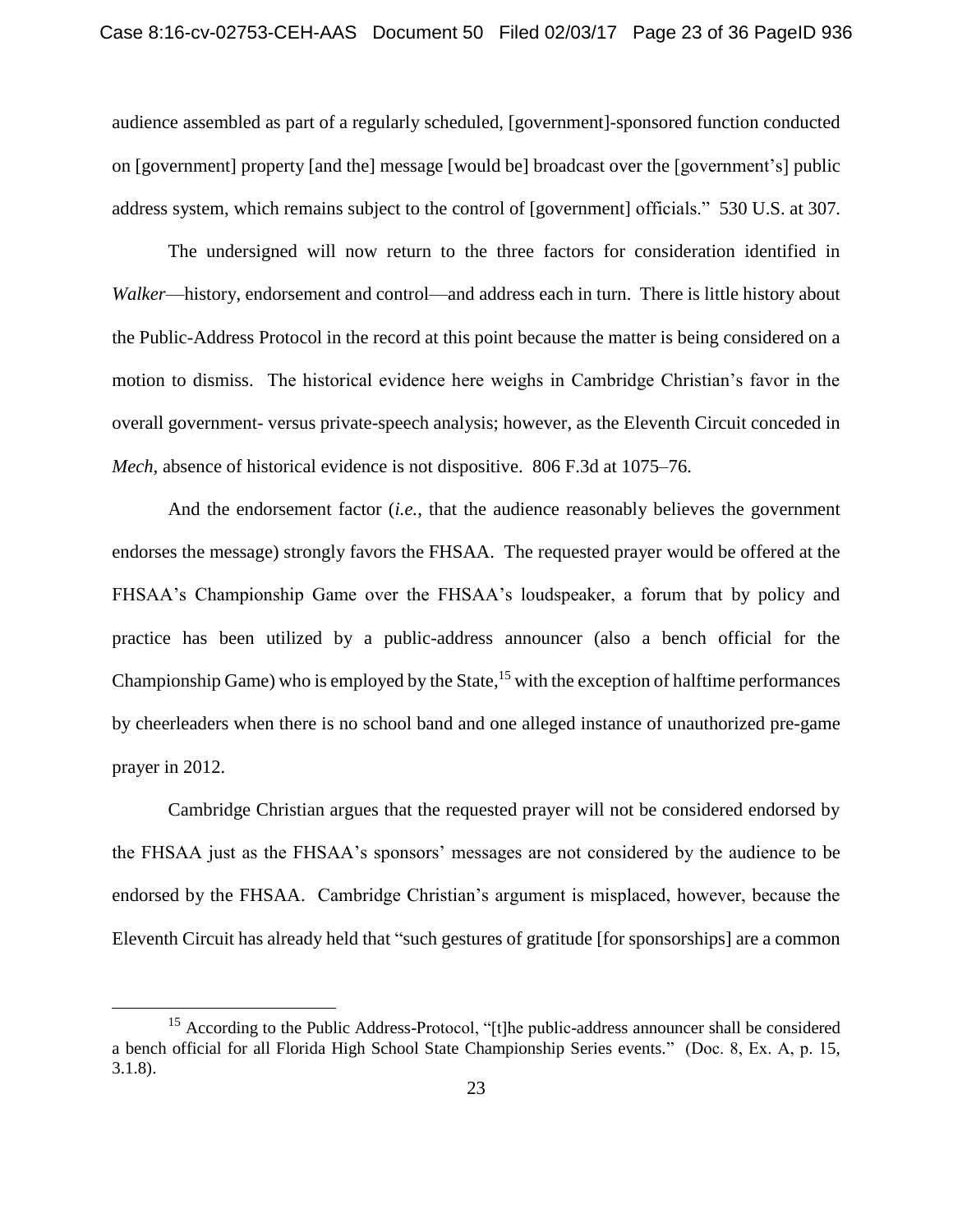form of government speech." *Mech*, 806 F.3d at 1077 (collecting cases in which signs and acknowledgements thanking corporate sponsors and donors was held to be government speech by federal appellate courts). Here, not only are the sponsors' messages government speech according to binding precedent, but the messages themselves are, by policy and practice, read by an FHSAA official to a captive audience at a government-organized event.

The FHSAA's control over the message also militates in favor of finding that the requested prayer would be government speech. As just noted, under the Public-Address Protocol, the requested prayer, though provided by the host school management, would be delivered by an FHSAA official (who is considered a bench official for the Championship Game) on an FHSAAcontrolled loudspeaker during an FHSAA-organized event. (Doc. 8, Ex. A, p. 15, 3.1.8). Before delivery, the requested prayer would have to be reviewed and approved by the FHSAA pursuant to the Public-Address Protocol and then included in the script that the FHSAA prepares for the game. (*Id.*). As written, the Public-Address Protocol is very limited as to what announcements are allowed, and the announcer is limited to following the FHSAA-prepared script. (*Id.* at pp. 15– 16, 3.1.8). In sum, the Championship Game "shall be conducted in accordance with the policies established by the Board of Directors and shall be under the direction and supervision of the FHSAA Office." (Doc. 8, Ex. A, p. 15, 3.1.1).

Considering these factors—especially the endorsement and control factors—and guided by binding jurisprudence, the undersigned reaches the inescapable conclusion that the nature of the entirety of the speech, including the proposed prayer, throughout the Championship Game over the loudspeaker is government speech. *Cf. Adler II*, 250 F.3d at 1331–32 (graduating student elected by her class to deliver an unrestricted message of her choice without any input from school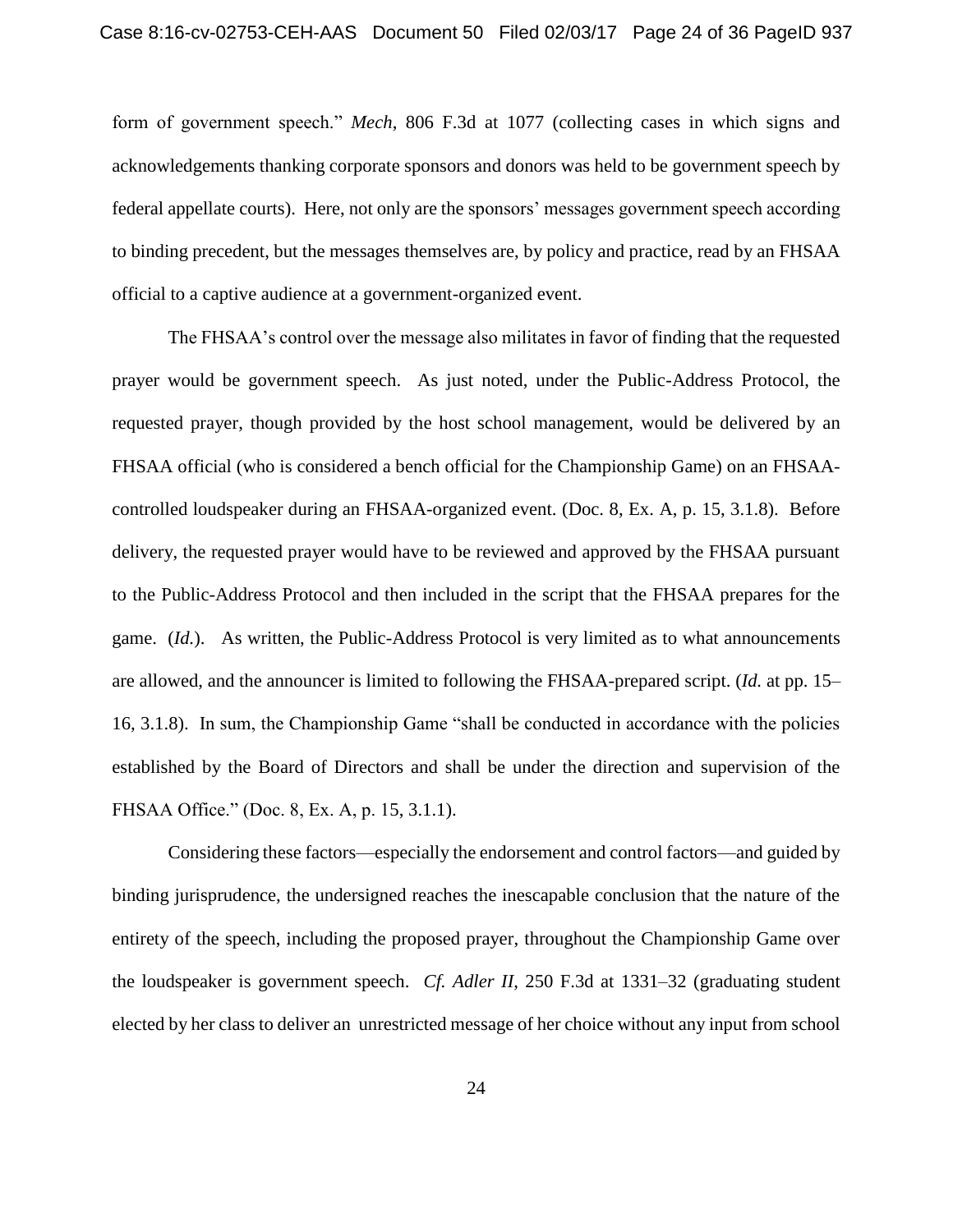officials could not be considered government speech because decisional control over the message rested with the students and not the state); *Chandler II*, 230 F.3d at 1316 (private prayer of student, even if offered publicly at a school function, not always attributable to the government such that it becomes government speech; entanglement with the state is what converts the private speech into government speech and not the public context of the speech).

### *b. Nature of the Forum: Nonpublic or Limited Public?*

Further, even if the speech at issue is instead characterized as private speech (which the undersigned finds it is not, for the reasons stated above), the undersigned must then consider whether the FHSAA's loudspeaker system is a public forum or nonpublic forum. The Supreme Court's decision in *Perry Education Association v. Perry Local Educators' Association*, 460 U.S. 37 (1983), is instructive on this point. At one end of the forum analysis spectrum are traditional public fora (for example, streets and parks) and fora that the government has designated as places for expressive activity.<sup>16</sup> *Id.* at 45–46. At the other end of the spectrum falls government property that is "not by tradition or designation a forum for public communication," or, stated another way, a nonpublic forum. *Id.* at 46. For nonpublic fora, "[i]n addition to time, place, and manner regulations, the state may reserve the forum for its intended purposes, communicative or otherwise, as long as the regulation on speech is reasonable and not an effort to suppress expression merely because public officials oppose the speaker's view." *Id.* 

l

<sup>&</sup>lt;sup>16</sup> For example, the Eleventh Circuit previously determined that the State of Georgia had designated the Capitol Rotunda (an open space under the dome in the center of the Capitol Building) "neutrally … as a public forum available to all speakers." *Chabad-Lubavitch*, 5 F.3d at 1389. "Its citizens may come and go, speak and listen, applaud and condemn, and preach and blaspheme as they please. Georgia neither approves nor disapproves such conduct, no matter how sordid or controversial it might be. Instead, the state remains aloof; it is neutral toward, and uninvolved in, the private speech." *Id.* at 1388–89.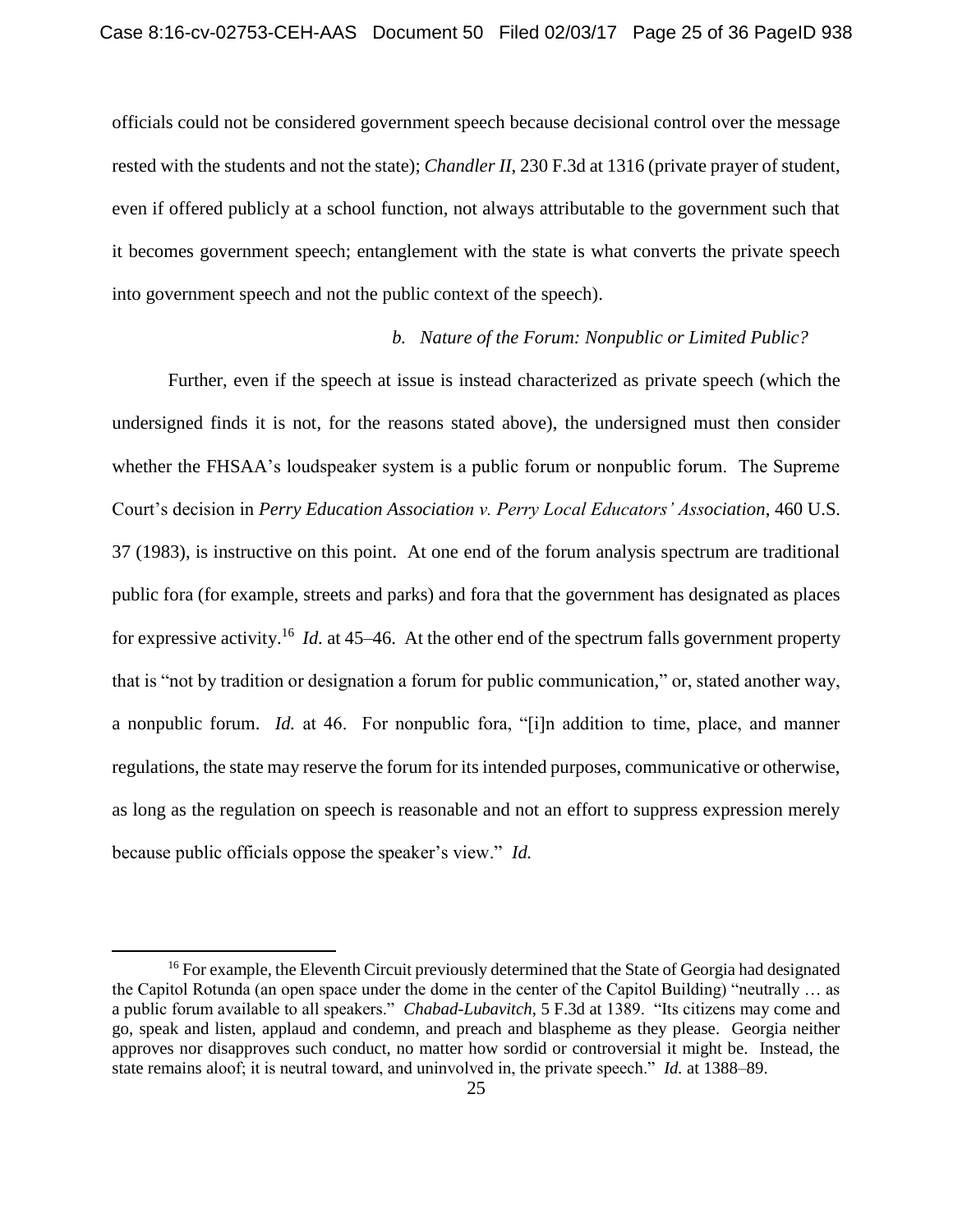In between public fora and nonpublic fora, courts have designated "limited" public fora. *Id.* at 48. A limited public forum exists when the government creates a forum "that is limited to use by certain groups or dedicated solely to the discussion of certain subjects." *Pleasant Grove City*, 555 U.S. at 470. For limited public fora, "the constitutional right of access would in any event extend only to other entities of similar character." *Perry*, 460 U.S. at 48. Restrictions on speech in a limited public forum must be reasonable and viewpoint neutral. *Pleasant Grove City*, 555 U.S. at 470 (citation omitted).

The FHSAA argues that the loudspeaker system utilized by the FHSAA at the Championship Game is a nonpublic forum, and Cambridge Christian argues that it is a limited public forum. As an initial matter, there is no allegation in the Verified Amended Complaint that the FHSAA has opened the loudspeaker at the Championship Game to indiscriminate use by the general public. *Accord Perry*¸ 460 U.S. at 47 (finding that school district had not opened the school mail boxes and interschool delivery system to use by the general public even though it had permitted mailings by private non-school connected groups and unrestricted access by one teachers' union). Rather, just as in *Perry*, Cambridge Christian alleges that the FHSAA permits selective access instead of permitting access as a matter of course to all who seek to communicate a message via the loudspeaker. More specifically, Cambridge Christian alleges that the FHSAA permits the transmittal of commercial messages by Championship Game sponsors and the cheerleaders' music at halftime. (Doc. 8, ¶¶ 48, 53–54).

As the Supreme Court instructed in *Perry*: "This type of selective access does not transform government property into a public forum." 460 U.S. at 47. Relying on *Perry*, the Supreme Court conducted a forum analysis for the pre-game ceremony at issue in *Santa Fe*. *See* 530 U.S. at 303.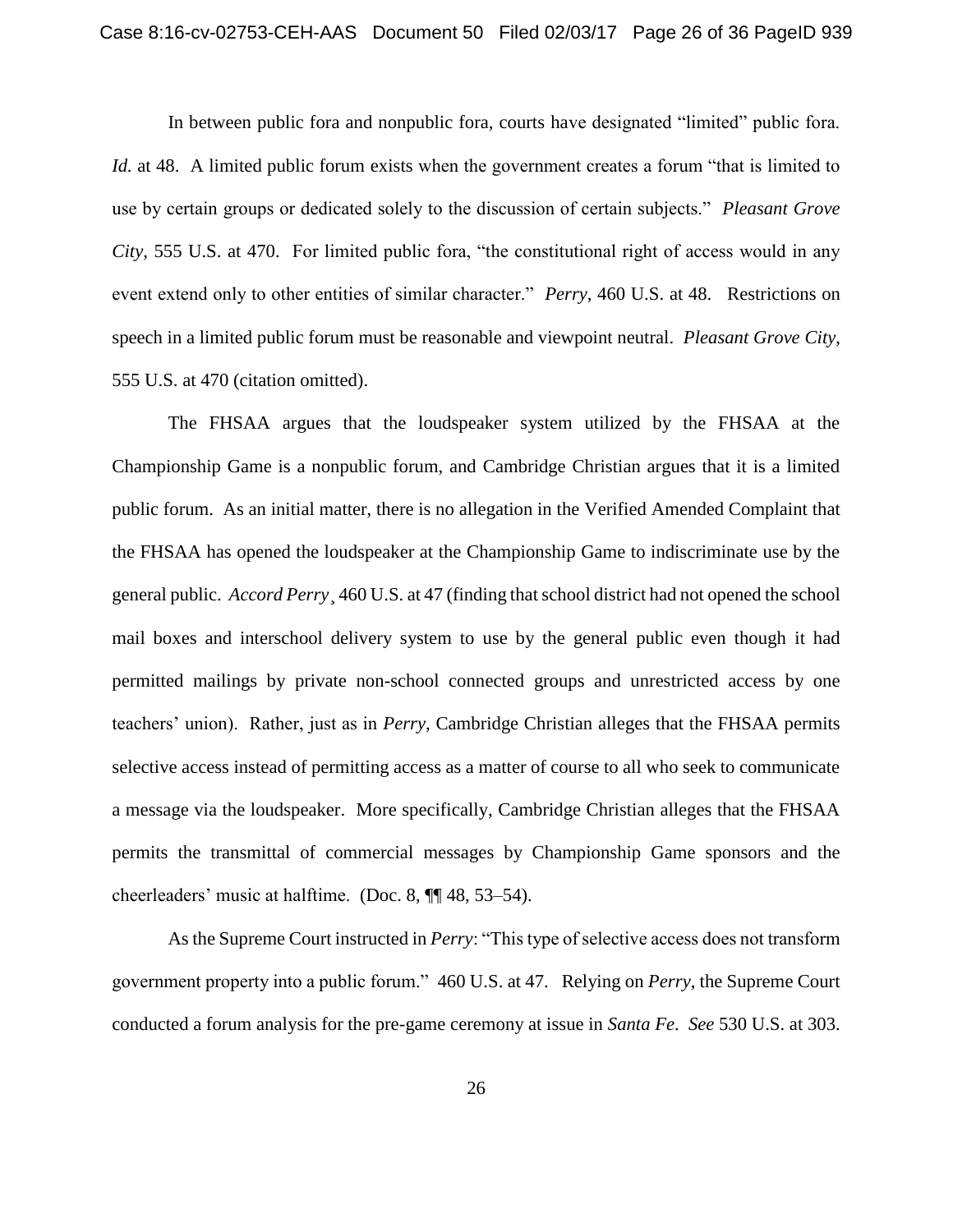Because the government in *Santa Fe* permitted only selective access to the pre-game ceremony and did not evince by policy or practice any intent to open the pre-game ceremony to indiscriminate use by the student body, the Supreme Court concluded that the pre-game ceremony had not been transformed into a public forum. *Id.*

Cambridge Christian urges the Court to decide that the FHSAA has created a limited public forum. In making this argument, Cambridge Christian relies on *Rosenberger v. Rector & Visitors of University of Virginia*, 515 U.S. 819 (1995) and *Lamb's Chapel v. Center Moriches Union Free School District*, 508 U.S. 384 (1993). The nature of the speech and the forum in each of those cases, however, is readily distinguishable from the nature of the speech and forum in this case.

In *Lamb's Chapel*, the school district offered its school facilities for "social, civic and recreational meetings and entertainments, and other uses pertaining to the welfare of the community; but such meetings, entertainment, and uses [were required by state law to be] nonexclusive and . . . open to the general public." 508 U.S. at 386 (citation and internal quotation marks omitted). Similarly, in *Rosenberger*, a Supreme Court decision following two years behind the *Lamb's Chapel* decision, the limited public forum was again of the government's own creation. 515 U.S. at 829. As the Supreme Court stated in *Lamb's Chapel* and repeated in *Rosenberger*: "[t]here is no question that the [government], like the private owner of property, may legally preserve the property under its control for the use to which it is dedicated." *Id.* (quoting *Lamb's Chapel*, 508 U.S. at 390). Further, in both of these cases, the speech at issue was private speech an organization established to publish a magazine of philosophical and religious expression in *Rosenberger*, 515 U.S. at 826, and an evangelical church in *Lamb's Chapel*, 508 U.S. at 387. As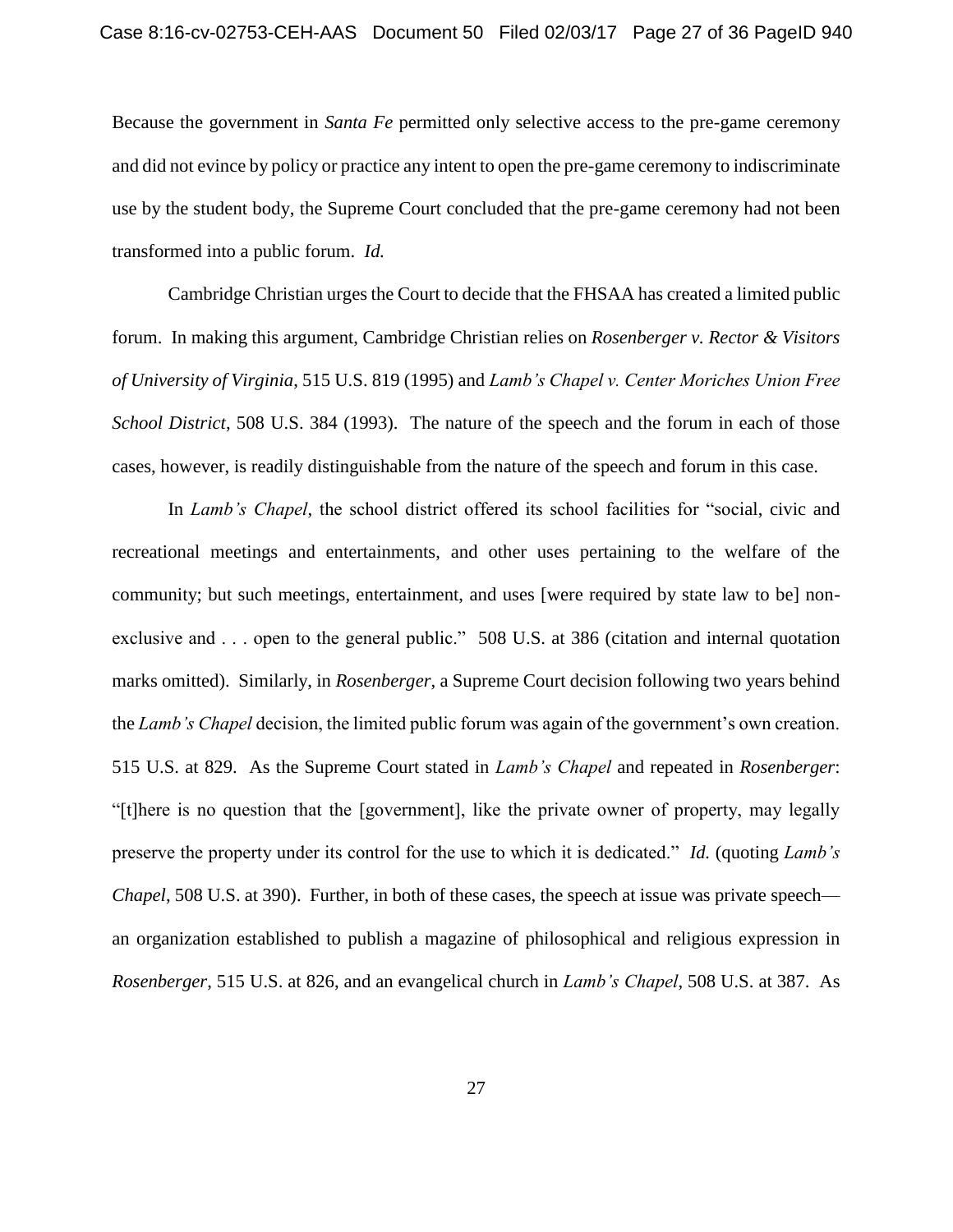addressed above, binding case law requires the undersigned to conclude that Cambridge Christian's requested prayer would have constituted government speech in a public forum.

Nonetheless, even if the FHSAA had created a "limited public forum" by virtue of the FHSAA official reading sponsor advertisements over the loudspeakers, and even if the government's sponsored advertisements were private speech instead of government speech, "the constitutional right of access would in any event extend only to other entities of similar character." *Perry*, 460 U.S. at 48. Simply put, "when government property is not dedicated to open communication the government may—without further justification—restrict use to those who participate in the forum's official business." *Id.* at 53. Earlier in the *Perry* decision, the Supreme Court elaborated as follows:

> Implicit in the concept of the nonpublic forum is the right to make distinctions in access on the basis of subject matter and speaker identity. These distinctions may be impermissible in a public forum but are inherent and inescapable in the process of limiting a nonpublic forum to activities compatible with the intended purpose of the property. The touchstone for evaluating these distinctions is whether they are reasonable in light of the purpose which the forum at issue serves.

## *Id.* at 49.

It is beyond dispute that the purpose of the FHSAA's loudspeaker at the Championship Game was to broadcast the game. This broadcast was by the public-address announcer, who is considered a bench official for the FHSAA Championship Series events, and his or her announcements are limited to a pre-approved script and a narrow list of topics. (Doc. 8, Ex. A, pp. 15–16, 3.1.8).

Thus, because Cambridge Christian did not have a First Amendment right of access to broadcast what Supreme Court precedent considers to be government speech over the nonpublic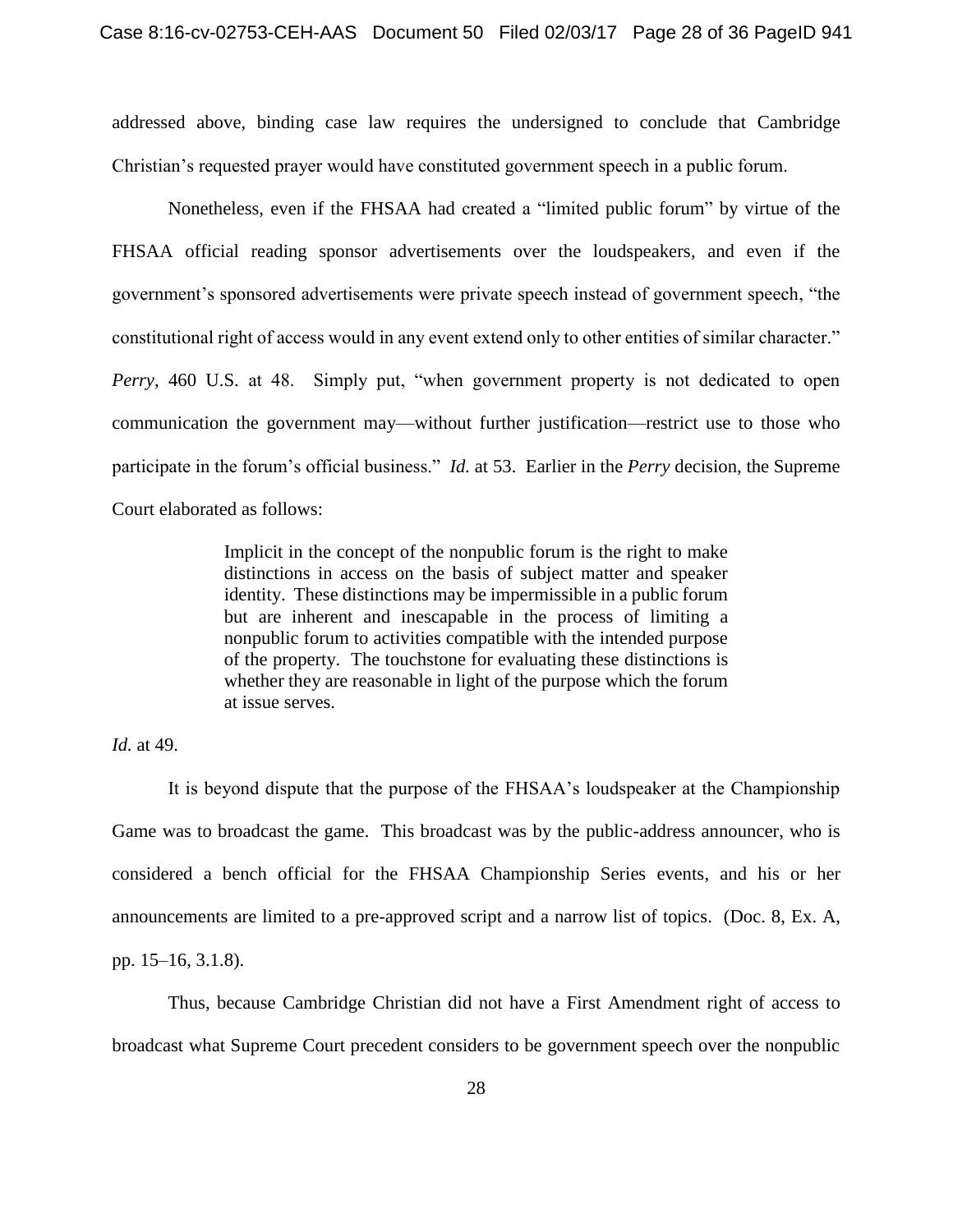forum of the FHSAA's loudspeaker at the Championship Game,<sup>17</sup> the undersigned recommends that Cambridge Christian's claims in Counts I and II pursuant to the Free Speech Clause be dismissed.

## **b.** *Florida Law Claims (Counts IV–VII)*

In its Verified Amended Complaint, Cambridge Christian alleges a violation of Article 1, sections 3 and 4 of the Florida Constitution (Count IV). It also seeks a declaratory judgment as to the Free Speech and Free Exercise portions of the Florida Constitution (Count V) and the Establishment portion of the Florida Constitution (Count VI). Lastly, it alleges a claim for violation of Florida's Religious Freedom Restoration Act, Florida Statute § 761.03 (Count VII).

i. Claims Pursuant to the Florida Constitution (Counts IV–VI)

Counts IV, V, and VI of the Verified Amended Complaint assert claims for relief under

Article I, sections 3 and 4 of the Florida Constitution. The Florida Constitution provides:

There shall be no law respecting the establishment of religion or prohibiting or penalizing the free exercise thereof. Religious freedom shall not justify practices inconsistent with public morals, peace or safety. No revenue of the state or any political subdivision or agency thereof shall ever be taken from the public treasury directly or indirectly in aid of any church, sect, or religious denomination or in aid of any sectarian institution.

Fla. Const. art. I, § 3. It also provides that "[n]o law shall be passed to restrain or abridge the liberty of speech or of the press." Fla. Const. art. I, § 4.

"The Florida Constitution not only closely replicates the U.S. Constitution's [First Amendment clause [s], but also imposes additional restrictions on state sponsorship of religious

 $\overline{\phantom{a}}$ 

 $17$  Because the undersigned has concluded that that the speech at issue is government speech in a nonpublic forum, the undersigned does not reach Cambridge Christian's argument that the FHSAA violated the First Amendment by engaging in viewpoint discrimination of private speech within a public forum.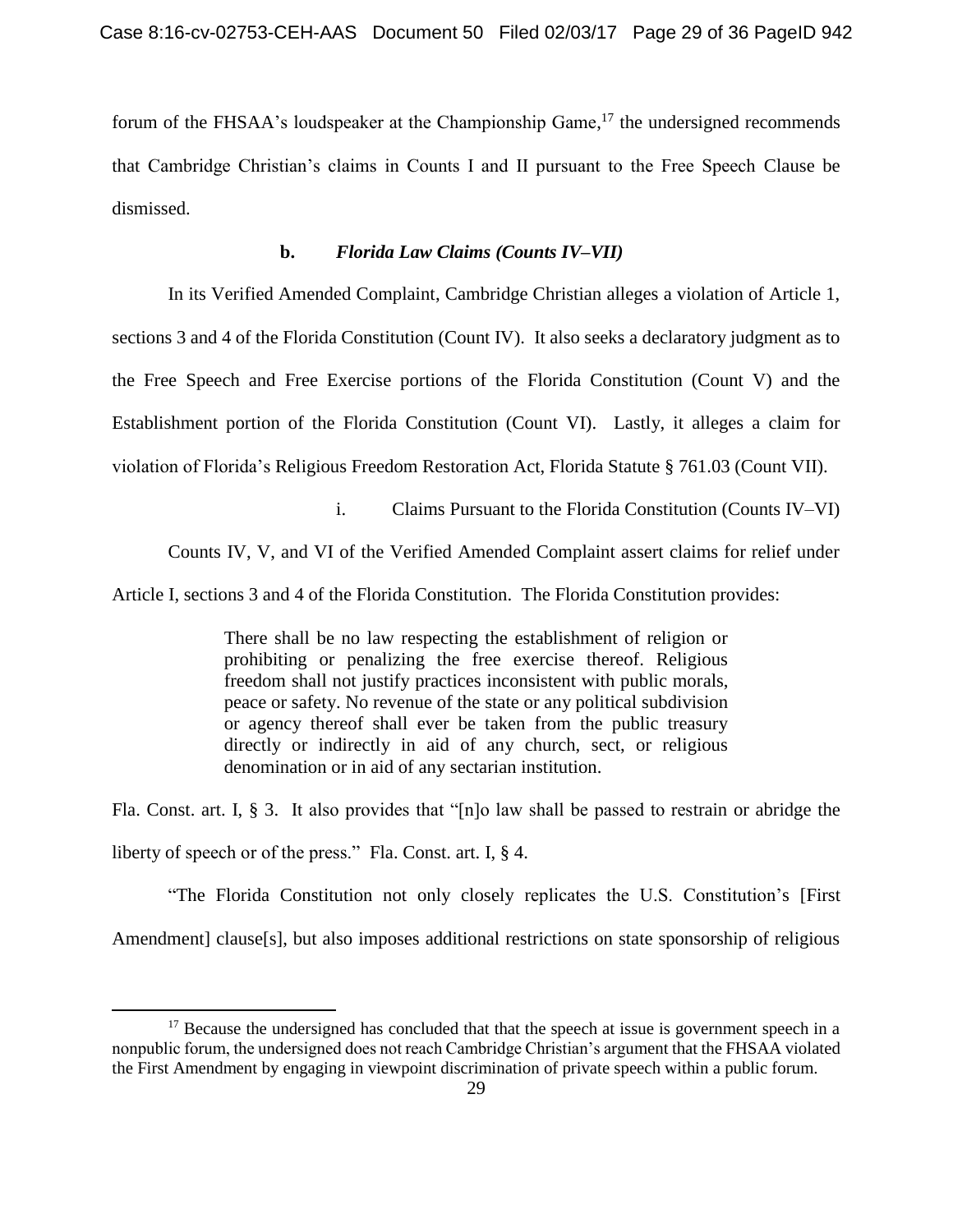activities through the 'no aid' provision." *Atheists of Fla., Inc. v. City of Lakeland, Fla.*, 779 F. Supp. 2d 1330, 1341 (M.D. Fla. 2011); *see also Bush v. Holmes*, 886 So. 2d 340, 344 (Fla. 1st DCA 2004) ("For a court to interpret the no-aid provision of article I, section 3 as imposing no further restrictions on the state's involvement with religious institutions than the Establishment Clause, it would have to ignore both the clear meaning and intent of the text and the unambiguous history of the no-aid provision."); *Council for Secular Humanism, Inc. v. McNeil*, 44 So. 3d 112, 119 (Fla. 1st DCA 2010) (explaining that the first sentence of the Florida Establishment Clause is consistent with the federal Establishment Clause but that the no aid provision imposes further restrictions on state actors within Florida by not permitting tax revenues to aid any church, sect, or religious denomination or any sectarian institution directly or indirectly).

Here, the no-aid provision included in Florida's establishment clause is inapplicable to this case, and both Cambridge Christian and the FHSAA acknowledge that free exercise and free speech claims under Article I, sections 3 and 4 of the Florida Constitution, respectively, are analyzed consistent with claims made pursuant to the First Amendment to the United States Constitution. (Doc. 26, pp. 17–18, Doc. 39, p. 8); *see Toca v. State*, 834 So. 2d 204, 208 (Fla. 2d DCA 2002) ("We have found no authority holding that Florida's Free Exercise Clause requires a different analysis or result [than the federal Free Exercise Clause]."); *Cafe Erotica v. Fla. Dep't of Transp.*, 830 So. 2d 181, 183 (Fla. 1st DCA 2002) ("The scope of the Florida Constitution's protection of freedom of speech is the same as required under the First Amendment." (internal citations omitted)).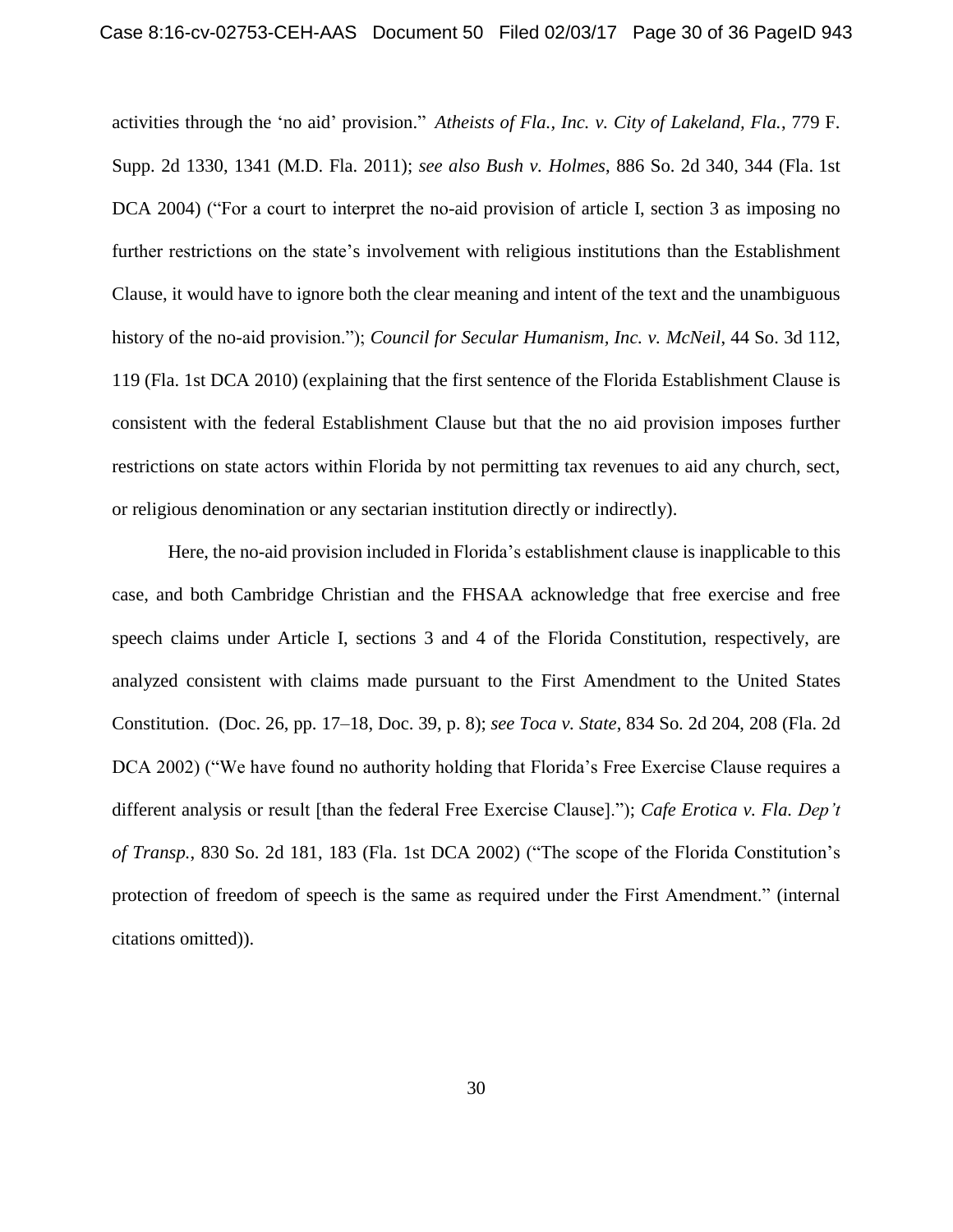Therefore, given that the undersigned has concluded that Cambridge Christian's federal

constitutional claims cannot survive the FHSAA's Motion to Dismiss, it necessarily follows that

Cambridge Christian's Florida constitutional claims also should be dismissed.

ii. Florida's Religious Freedom Restoration Act (Count VII)

The last count in Cambridge Christian's Verified Amended Complaint is a claim that the

FHSAA violated Florida's Religious Freedom Restoration Act. Florida's Religious Freedom

Restoration Act, codified as Florida Statute § 761.03(1)(a)-(b), provides in pertinent part:

(1) The government shall not *substantially burden* a person's exercise of religion . . . except that the government may substantially burden a person's exercise of religion only if it demonstrates that application of the burden to the person:

(a) Is in furtherance of a compelling government interest; and

(b) Is the least restrictive means of furthering that compelling governmental interest.

Fla. Stat. § 761.03(1)(a)-(b) (emphasis added). "[A] substantial burden on the free exercise of religion is one that either compels the religious adherent to engage in conduct that his religion forbids or forbids him to engage in conduct that his religion requires." *Warner v. City of Boca Raton*, 887 So. 2d 1023, 1033 (Fla. 2004).

In *Warner*, owners of plots in a public cemetery brought an action against the City of Boca Raton. *Id.* at 1025. The cemetery plot owners alleged that Boca Raton's prohibition on vertical grave decorations violated their rights under state and federal constitutions as well as the Florida Religious Freedom Restoration Act. *Id.* Specifically, Boca Raton permitted individuals to place only ground-level stone or bronze markers on cemetery plots and demanded the removal of any non-compliant vertical grave decorations. *Id*. The Florida Supreme Court adopted the above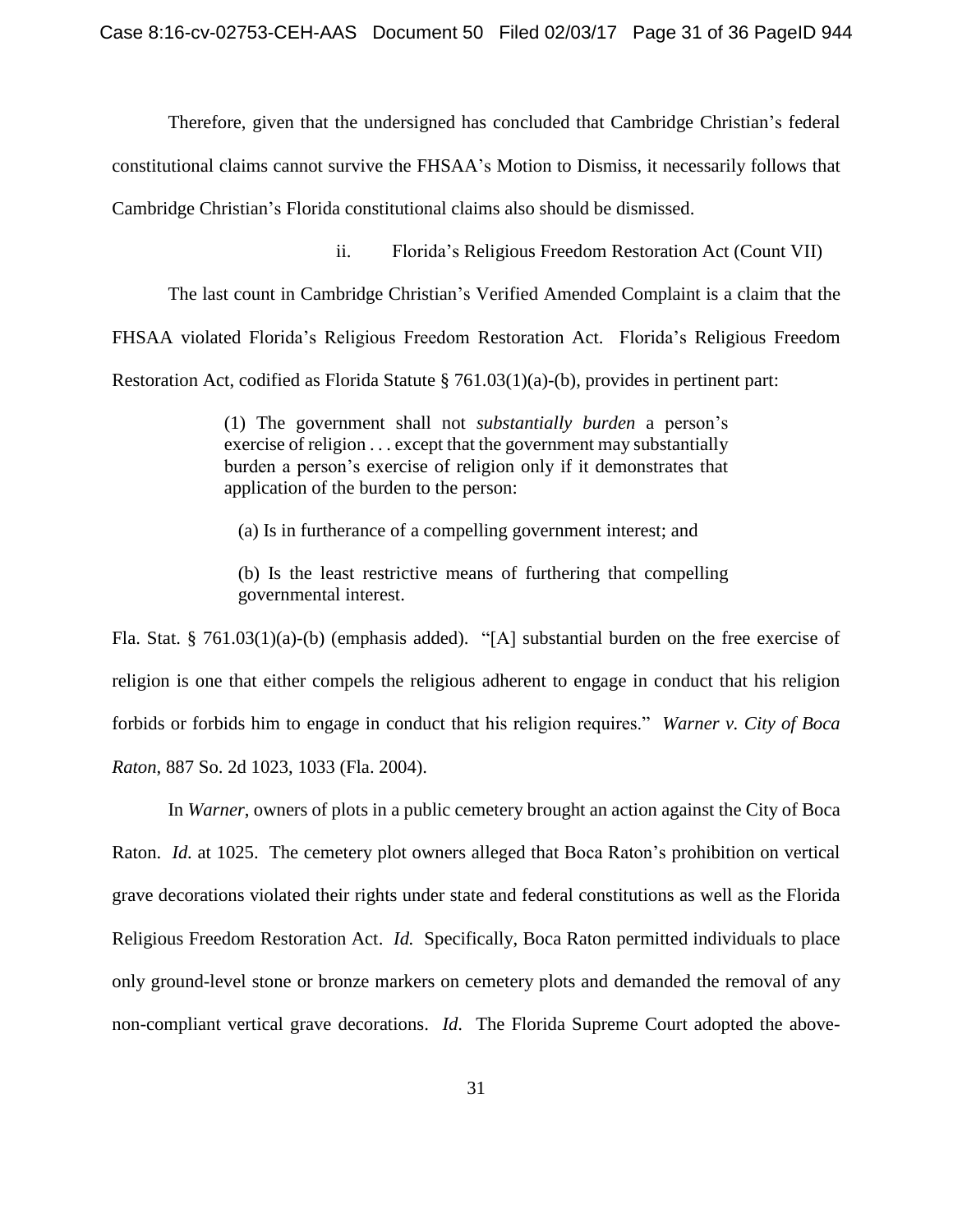stated narrow definition of "substantial burden" (the definition also adopted by the Eleventh Circuit Court of Appeals). Applying the requirement that the burden is substantial only when it compels the religious adherent to engage in conduct that his religion forbids or forbids him to engage in conduct that his religion requires, the Florida Supreme Court concluded that Boca Raton's regulations regarding grave markers did not violate Florida's Religious Freedom Restoration Act. *Id.* at 1033, 1036.

Similarly, in *Williams Island Synagogue, Inc. v. City of Aventura*, the district court held that the City of Aventura's denial of a synagogue's conditional land use application did not substantially burden the members' ability to worship according to their beliefs and thus did not violate Florida's Religious Freedom Restoration Act. 358 F. Supp. 2d 1207, 1214 (S.D. Fla. 2005). In reaching its conclusion, the court stated that Florida's Religious Freedom Restoration Act "does not protect religious assemblies from being distracted while observing their religious reliefs;" rather, it protects religious assemblies from "substantial burdens, *i.e.*[,] pressures that force [them] to forego their religious beliefs." *Id.* at 1215.

Here, Cambridge Christian alleges that the FHSAA placed a substantial burden on its exercise of religion by denying the use of the Stadium loudspeaker to permit the school community to come together in prayer. (Doc. 8, ¶ 124). Under the language of the statute, as well as the case law cited above, the undersigned concludes that Cambridge Christian cannot demonstrate that the FHSAA's actions rose to the level of placing a substantial burden on Cambridge Christian's exercise of religion because the FHSAA's actions did not forbid or deny Cambridge Christian, or any of its members, from engaging in prayer.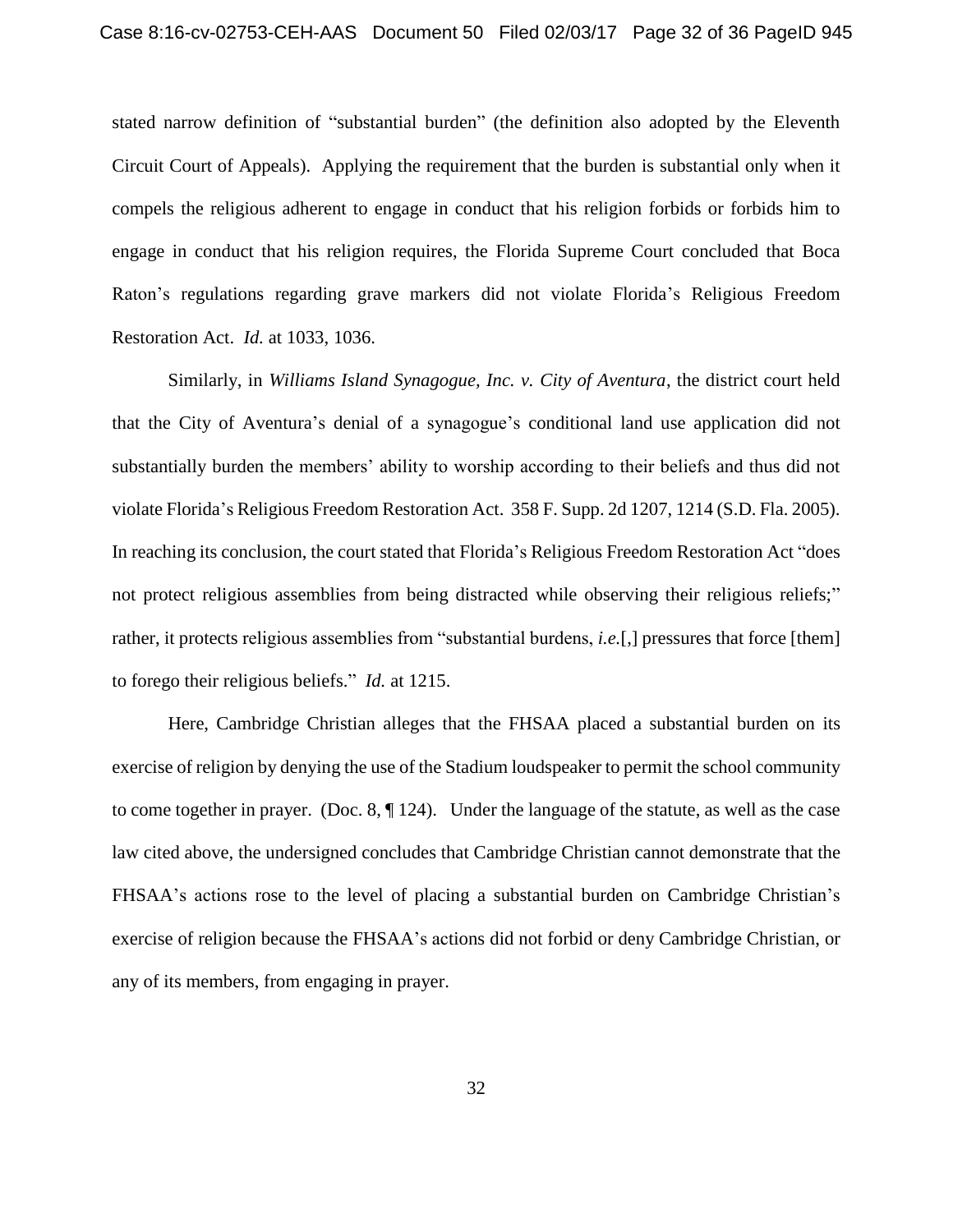Because Cambridge Christian cannot demonstrate that the FHSAA placed a substantial burden on its exercise of religion, the undersigned recommends that Cambridge Christian's claim under the Florida Religious Freedom Restoration Act be dismissed.

#### **B. Motion for Preliminary Injunction**

A preliminary injunction "is an extraordinary and drastic remedy that should not be granted unless the movant clearly establishe[s] the burden of persuasion." *Siegel v. LePore*, 234 F.3d 1163, 1176 (11th Cir. 2000) (citation and internal quotation marks omitted). A party seeking entry of a preliminary injunction must clearly establish the following: (1) a substantial likelihood of success on the merits; (2) a substantial threat of irreparable injury if the injunction were not granted; (3) that the threatened injury to the movant outweighs the harm an injunction may cause the opposing party; and (4) that granting the injunction is in the public interest. *Church v. City of Huntsville*, 30 F.3d 1332, 1342 (11th Cir. 1994). As an extraordinary and drastic remedy, a preliminary injunction is aimed at preserving the status quo pending a final determination of the merits of the case.

In light of the undersigned's recommendations regarding Defendant's Motion to Dismiss (Doc. 26), the undersigned recommends that the Court deny Plaintiff's Motion for Preliminary Injunction (Doc. 9) as moot. Due to the procedural posture of the undersigned's consideration of these motions as a referral for a Report and Recommendation, however, the undersigned will also report and recommend a ruling on Plaintiff's Motion for Preliminary Injunction.

### **1. Substantial Likelihood of Success**

The likelihood of success on the merits is generally considered the most important of the four factors. *Garcia–Mir v. Meese*, 781 F.2d 1450, 1453 (11th Cir. 1986). A failure to meet this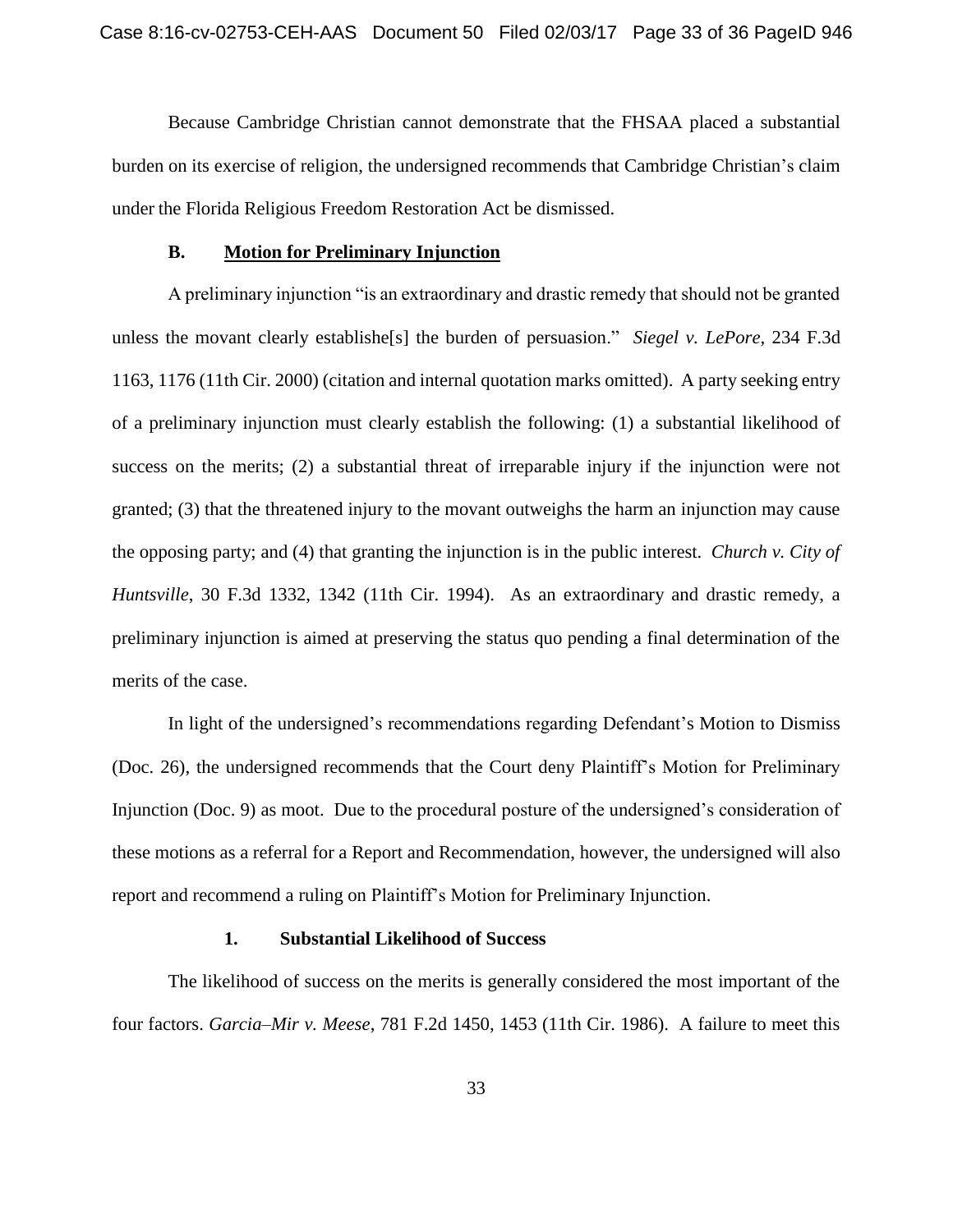first element can defeat the party's request for a preliminary injunction, regardless of its ability to establish any of the other elements. *Haitian Refugee Ctr. v. Christopher*, 43 F.3d 1431, 1432 (11th Cir. 1995). Because the undersigned recommends dismissal of this action for the reasons stated above, the undersigned cannot recommend that the Court find Plaintiff has met its burden of showing a substantial likelihood of success on the merits. However, because the reviewing Court may disagree with the undersigned's recommendation concerning the merits, the undersigned will turn to the remaining three factors.

#### **2. Irreparable Harm**

The second element of the preliminary injunction analysis requires the moving party to show that irreparable harm will result if an injunction is not issued. *Church*, 30 F.3d at 1337. "A showing of irreparable injury is 'the sine qua non of injunctive relief.'" *Siegel*, 234 F.3d at 1176 (quoting *N. Fla. Chapter of Ass'n of Gen. Contractors of Am. v. City of Jacksonville*, 896 F.2d 1283, 1285 (11th Cir. 1990)). As such, "the asserted irreparable injury 'must be neither remote nor speculative, but actual and imminent.'" *Id.* Notably, because a preliminary injunction serves to forestall future violations, a party seeking a preliminary injunction must show that irreparable harm will occur in the future. *See Alabama v. U.S. Army Corps of Eng'rs*.*,* 424 F.3d 1117, 1133 (11th Cir. 2005) (emphasizing the preliminary injunction's purpose of preventing irreparable harm in the future).

"[L]oss of First Amendment freedoms, even for brief periods of time, unquestionably constitutes irreparable injury." *Elrod v. Burms*, 427 U.S. 347, 373 (1976). Thus, had the undersigned concluded that Cambridge Christian had indeed met its burden of showing a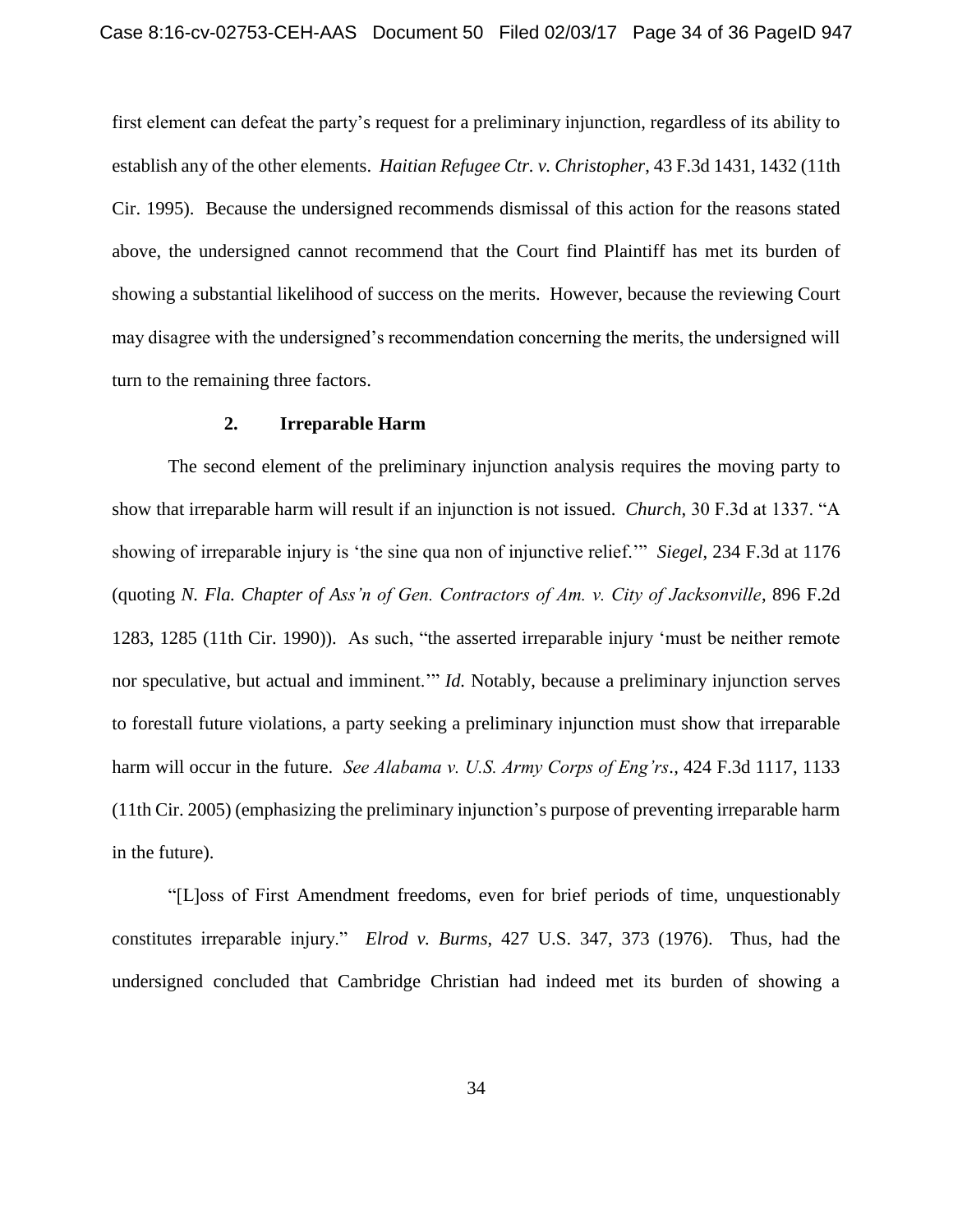substantial likelihood of success on the merits, then the undersigned would have been compelled to conclude that Cambridge Christian had met its burden of demonstrating irreparable harm.

### **3. Balancing of Harm**

In balancing the harm the issuance of a preliminary injunction may cause either party, "the harm considered by the district court is necessarily confined to that which might occur in the interval between ruling on the preliminary injunction and trial on the merits." *United States v. Lambert*, 695 F.2d 536, 540 (11th Cir. 1983). Here, Cambridge Christian did not play in the 2016 FHSAA championship game, and it is unknown which championship games, if any, it will play in the interval between this ruling and a trial on the merits. Thus, the undersigned cannot conclude that Cambridge Christian will in fact suffer harm during this limited time period. However, requiring the FHSAA to turn over its public-address system at state-sponsored events may expose the FHSAA to potential lawsuits and/or abuse. Therefore, this factor weighs in favor of the FHSAA and against the entry of a preliminary injunction.

#### **4. Public Interest**

"[W]hat to most believers may seem nothing more than a reasonable request that the nonbeliever respect their religious practices, in a school context may appear to the nonbeliever or dissenter to be an attempt to employ the machinery of the State to support religious orthodoxy." *Santa Fe*, 530 U.S. at 312 (alteration in original) (citation and quotation marks omitted). Thus, even if Cambridge Christian could clearly establish the first three factors of the preliminary injunction analysis, the undersigned, in light of the Supreme Court's cautionary words in *Santa Fe*, cannot conclude that Cambridge Christian can clearly establish that a preliminary injunction is in the public's interest.